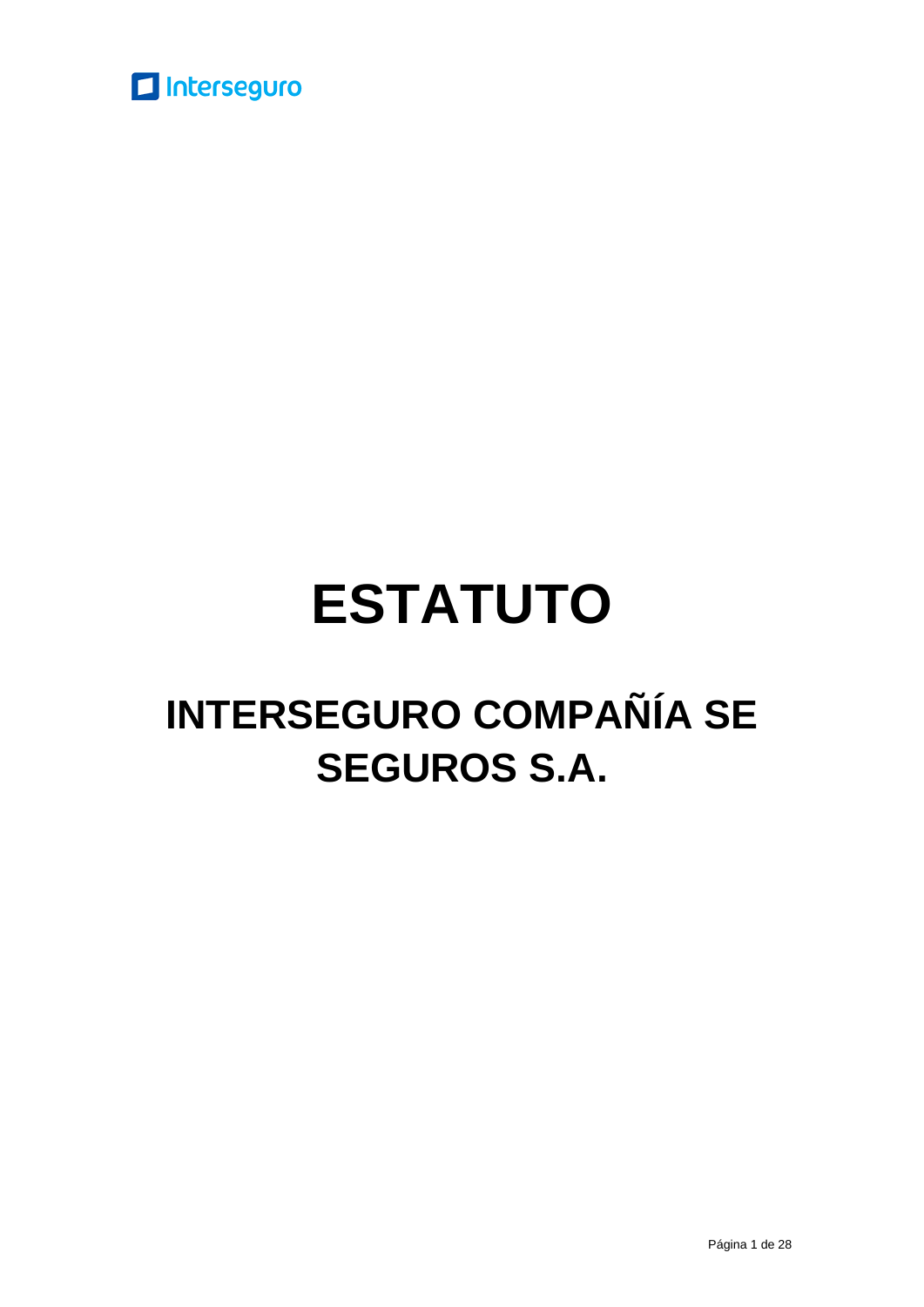#### **TITULO PRIMERO: DENOMINACIÓN, OBJETO, DOMICILIO Y DURACION**

#### **ARTICULO PRIMERO**:

LA SOCIEDAD ANONIMA SE DENOMINA INTERSEGURO COMPAÑÍA DE SEGUROS S.A., LA CUAL PODRA UTILIZAR LA ABREVIATURA "INTERSEGURO".

#### **ARTICULO SEGUNDO:**

EL OBJETO DE LA SOCIEDAD ES EL DEDICARSE A LA CONTRATACIÓN DE SEGUROS GENERALES, SEGUROS DE VIDA, ASI COMO LAS DEMAS ACTIVIDADES QUE LA LEGISLACIÓN VIGENTE PERMITE A LAS COMPAÑÍA DE SEGUROS.

PARA REALIZAR SU OBJETO SOCIAL LA SOCIEDAD PODRA REALIZAR LAS OPERACIONES, LOS ACTOS Y CELEBRAR TODOS LOS CONTRATOS QUE LA LEGISLACIÓN PERUANA PERMITE A LAS COMPAÑIAS DE SEGUROS, NECESARIOS PARA EXTENDER COBERTURAS DE RIESGOS O PARA EMITIR POLIZAS DE CAUCION VINCULADAS A PRESTACIONES DE HACER O DE NO HACER Y, OTORGAR CREDITOS A LOS ASEGURADOS PARA EL PAGO DE LA PRIMA DE SEGUROS.

#### **ARTICULO TERCERO:**

EL DOMICILIO DE LA SOCIEDAD ES LA CIUDAD DE LIMA, PUDIENDO ESTABLECER AGENCIAS, SUCURSALES Y OFICINAS DE REPRESENTACIÓN EN CUALQUIER LUGAR DE LA REPUBLICA O DEL EXTRANJERO, POR ACUERDO DE SU DIRECTORIO, DE ACUERDO CON LA LEGISLACIÓN VIGENTE; DICHA AUTORIZACIÓN DEBERA SER, A SU VEZ, AUTORIZADA POR LA SUPERINTENDENCIA DE BANCA SEGUROS, DE ACUERDO A LOS PROCEDIMIENTOS GENERALES QUE ELLA DETERMINE. EL PLAZO DE DURACION DE LA SOCIEDADES INDEFINIDO Y LA SOCIEDAD DIO INICIO A SUS OPERACIONES CON OCASIÓN DE EXPEDIRSE LA AUTORIZACIÓN DE FUNCIONAMIENTO POR PARTE DE LA SUPERINTENDENCIA DE BANCA Y SEGUROS, EN VIRTUD A LA RESOLUCIÓN SBS NÚMERO 514-98, EL DIA 25 DE MAYO DE 1998.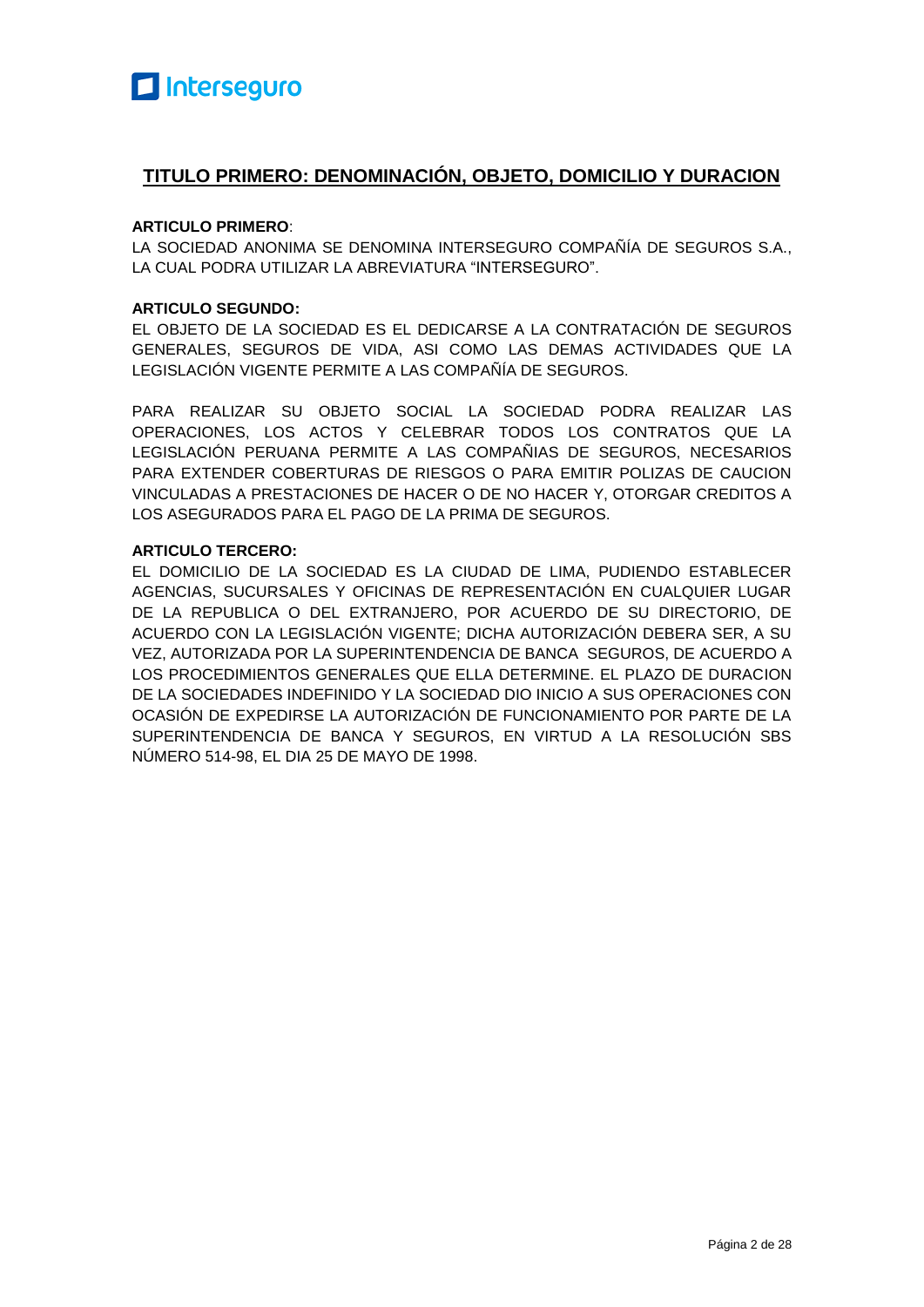

#### **TITULO SEGUNDO: CAPITAL SOCIAL Y ACCIONES**

#### **ARTICULO CUARTO:**

EL CAPITAL SUSCRITO Y PAGADO DE LA SOCIEDAD ES DE S/.777'381'840.00 (SETECIENTOS SETENTA Y SIETE MILLONES TRESCIENTOS OCHENTA Y UN MIL OCHOCIENTOS CUARENTA Y 00/100 SOLES), REPRESENTADO POR 777'381'840 ACCIONES TODAS ELLAS DE UN VALOR NOMINAL DE S/.1.00 (UNO Y 00/10 SOL) CADA UNA, INTEGRAMENTE SUSCRITAS Y PAGADAS EN SU TOTALIDAD.

#### **ARTICULO QUINTO**:

LAS ACCIONES SE REPRESENTARAN MEDIANTE CERTIFICADOS QUE SE EXTENDERÁN EN LIBROS TALONADOS Y SE INSCRIBIRÁN EN MATRÍCULA DE ACCIONES, QUE SE PODRÁ LLEVAR EN UN LIBRO ESPECIALMENTE ABIERTO A DICHO EFECTO O EN HOJAS SUELTAS DEBIDAMENTE LEGALIZADOS, EN ANOTACIONES EN CUENTA O EN CUALQUIER FORMA QUE PERMITA LA LEY, EN EL QUE SE ANOTARÁN LA EMISION DE ACCIONES, LAS SUCESIVAS TRANSFERENCIAS**,** LOS CANJES Y DESDOBLAMIENTOS DE ACCIONES, LA CONSTITUCIÓN DE DERECHOS Y GRAVAMENES SOBRE LAS MISMAS, LAS LIMITACIONES A LA TRANSFERENCIA DE LAS ACCIONES Y LOS CONVENIOS ENTRE ACCIONISTAS O DE ACCIONISTAS CON TERCEROS QUE VERSEN SOBRE LAS ACCIONES O QUE TENGAN POR OBJETO EL EJERCICIO DE LOS DERECHOS INHERENTES A ELLAS. LOS CERTIFICADOS SERÁN FIRMADOS POR DOS DIRECTORES.

EL GERENTE LLEVARÁ LA MATRÍCULA DE ACCIONES. LAS ACCIONES PUEDEN SER TRANSFERIDAS POR SIMPLE ENDOSO DE ACUERDO A LAS FORMALIDADES SEÑALADAS EN LA LEY GENERAL DE SOCIEDADES. UN MISMO CERTIFICADO PUEDE REPRESENTAR UNA O MAS ACCIONES DE UN SOLO PROPIETARIO. NO PODRA EMITIRSE ACCIONES QUE NO HAYAN SIDO SUSCRITAS

#### **ARTICULO SEXTO:**

LA SOCIEDAD PODRA EMITIR CERTIFICADOS PROVISIONALES DE ACCIONES EN LOS TERMINOS Y CONDICIONES PREVISTOS POR EL ARTICULO 87 DE LA LEY GENERAL DE SOCIEDADES. EL CERTIFICADO DE ACCIONES YA SEA PROVISIONAL O DEFINITIVO EXPRESARA ESE CARÁCTER, LA DENOMIACION DE LA SOCIEDAD, SU DOMICILIO, DURACION, LA FECHA DE LA ESCRITURA DE CONSTITUCIÓN Y EL NOTARIO CORRESPONDIENTE, LOS DATOS DE INSCRIPCIÓN DE LA SOCIEDAD EN LOS REGISTROS PUBLICOS, EL MONTO DEL CAPITAL Y EL VALOR NOMINAL DE CADA ACCION, LAS ACCIONES QUE SE REGISTREN EN EL CERTIFICADO, SU NUMERO CORRELATIVO, SU CARÁCTER NOMINATIVO; LA CANTIDAD DESEMBOLSADA O LA INDICACION DE ESTAR COMPLETAMENTE PAGADA, LOS GRAVAMENES O CARGAS QUE SE PUEDAN HABER ESTABLECIDO SOBRE LAS ACCIONES REPRESENTADAS POR EL CERTIFICADO; CUALQUIER LIMITACION A SU TRANSMIBILIDAD, LA FECHA DE EMISION Y EL NUMERO DEL CERTIFICADO. EN LOS CERTIFICADOS PROVISIONALES DEBERA INCLUIRSE UNA EXPRESA INDICACION DE QUE SE ENCUENTRA PENDIENTE LA INSCRIPCIÓN DE LA SOCIEDAD, DE SER EL CASO Y QUE EN CASO DE TRANSFERENCIA, EL CESIONARIO RESPONDE SOLIDARIAMENTE CON TODOS LOS CEDENTES QUE LO PRECEDEN POR LAS OBLIGACIONES QUE PUDIERA TENER EN SU CALIDAD DE ACCIONISTA Y CONFORME A LA LEY, EL TITULAR DE LOS CERTIFICADOS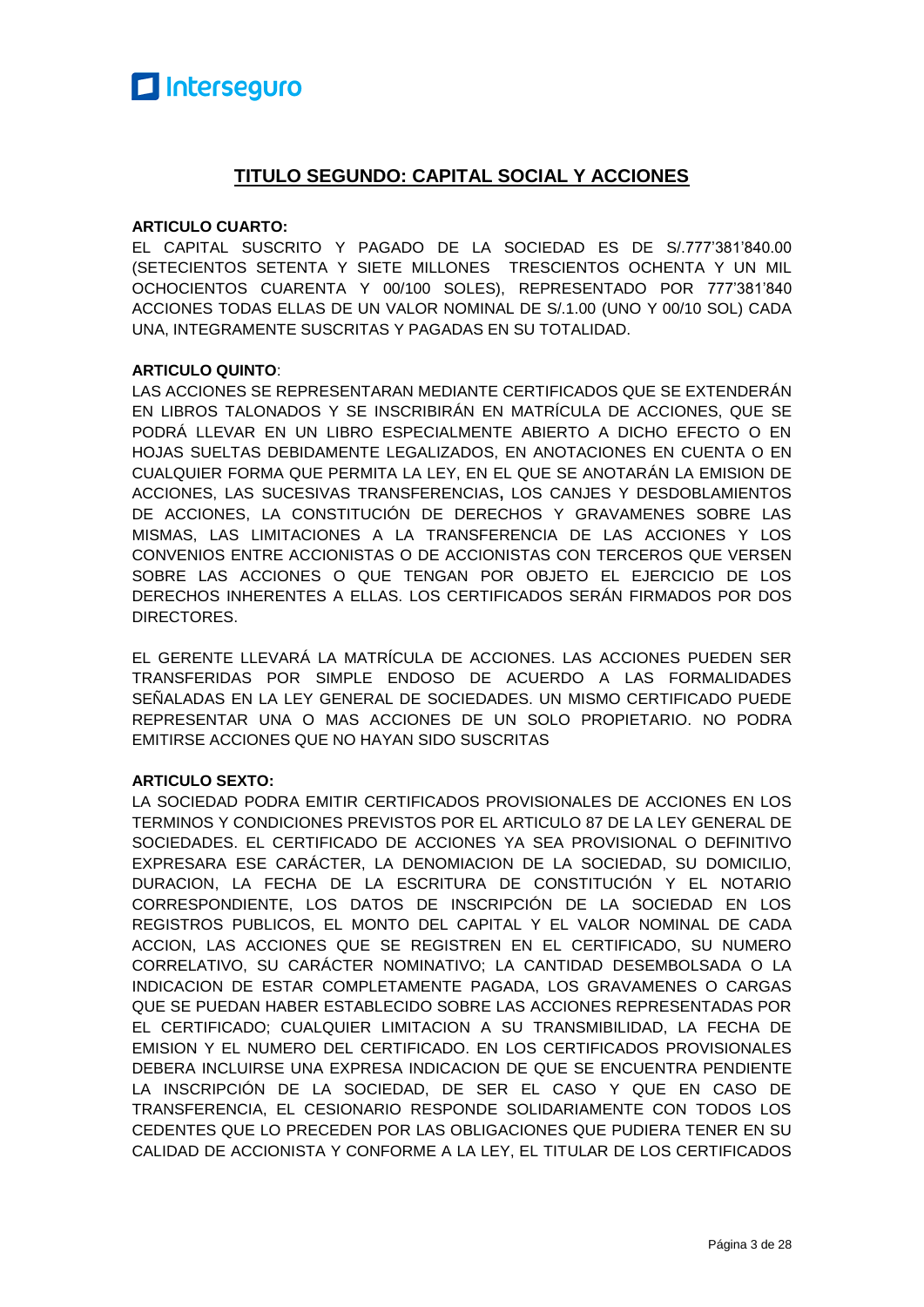

FRENTE A LA SOCIEDAD, OTROS ACCIONISTAS O TERCEROS. EL CERTIFICADO SERÁ FIRMADO POR DOS DIRECTORES.

#### **ARTÍCULO SÉTIMO:**

LA RESPONSABILIDAD DE CADA ACCIONISTA SE LIMITARÁ AL MONTO A QUE ASCIENDA EL APORTE QUE HAYA EFECTUADO AL CAPITAL SOCIAL, CALCULADO EN FUNCIÓN AL VALOR NOMINAL DE LAS ACCIONES DE SU PROPIEDAD.

#### **ARTÍCULO OCTAVO:**

LAS ACCIONES SON INDIVISIBLES PARA LA SOCIEDAD. LOS COPROPIETARIOS MEDIANTE CARTA CON FIRMA LEGALIZADA NOTARIALMENTE, SUSCRITA POR COPROPIETARIOS QUE REPRESENTEN MAS DEL CINCUENTA POR CIENTO DE LOS DERECHOS Y ACCIONES EN COPROPIEDAD. DEBERAN ASIGNAR UNA SOLA PERSONA PARA EL EJERCICIO DE LOS DERECHOS DE SOCIO, Y RESPONDERAN SOLIDARIAMENTE FRENTE A LAS SOCIEDAD DE CUANTAS OBLIGACIONES DERIVEN DE LA CALIDAD DE ACCIONISTAS. LA CALIDAD DE ACCIONISTA IMPORTA LA TOTAL SUMISIÓN AL PRESENTE ESTATUTO, ASI COMO A LOS ACUERDOS DE LA JUNTA GENERAL Y DEL DIRECTORIO.

#### **ARTICULO NOVENO:**

NO PUEDEN SER ACCIONISTAS DE LA SOCIEDAD, LAS PERSONAS QUE SE ENCUENTREN IMPEDIDAS PARA SER TALES, DE ACUERDO CON LA LEY NUMERO 26702, LEY GENERAL DEL SISTEMA FINANCIERO Y DEL SISTEMA DE SEGUROS Y ORGÁNICA DE LA SUPERINTENDENCIA DE BANCA Y SEGUROS. LAS ACCIONES EMITIDAS POR LA SOCIEDAD SE INSCRIBIRÁN Y SE REGISTRARÁN EN LA BOLSA DE VALORES, DEBIENDO SU TRANFERENCIA EFECTUARSE CON SUJECIÓN A LAS REGLAS Y DISPOSICIONES LEGALES APLICABLES, SIN PERJUICIO DEL PROCEDIMIENTO A QUE SE REFIERE EL PÁRRAFO SIGUIENTE.

LA TRANSFERENECIA DE ACCIONES ESTA SUJETA A LAS DISPOSICIONES QUE IMPONE LA LEY NÚMERO 26702, LEY GENERAL DEL SISTEMA FINANCIERO Y DEL SISTEMA DE SEGUROS Y ORGANICA DE LA SUPERINTENDENCIA DE BANCA Y SEGUROS. LA TRANSFERENCIA DEBE SER COMUNICADA POR ESCRITO A LA SOCIEDAD, LA QUE EXTIENDE EL ASIENTO CORRESPONDIENTE.

#### **ARTÍCULO DÉCIMO:**

EN EL CASO QUE EN EL FUTURO LA SOCIEDAD DECIDIERA EMITIR Y COLOCAR NUEVAS ACCIONES YA SEA POR CAUSA DE AUMENTO CAPITAL, INCLUYENDO LOS CASOS DE OFERTA PÚBLICA O PRIVADA, LOS TITULARES DE LAS ACCIONES EXISTENTES EN ESE MOMENTO TENDRAN DERECHO PREFERENTE SOBRE CUALQUIER TERCERO PARA SUSCRIBIR Y ADQUIRIR A PRORRATA DE SUS PARTICIPACIONES DICHAS NUEVAS ACCIONES, DE ACUERDO A LOS DISPUESTO POR LOS ARTICULOS 207 Y 208 DE LA LEY GENERAL DE SOCIEDADES Y A LOS TERMINOS Y CONDICIONES QUE FIJE LA RESPECTIVA JUNTA GENERAL DE ACCIONISTAS, O EN SU CASO, EL DIRECTORIO.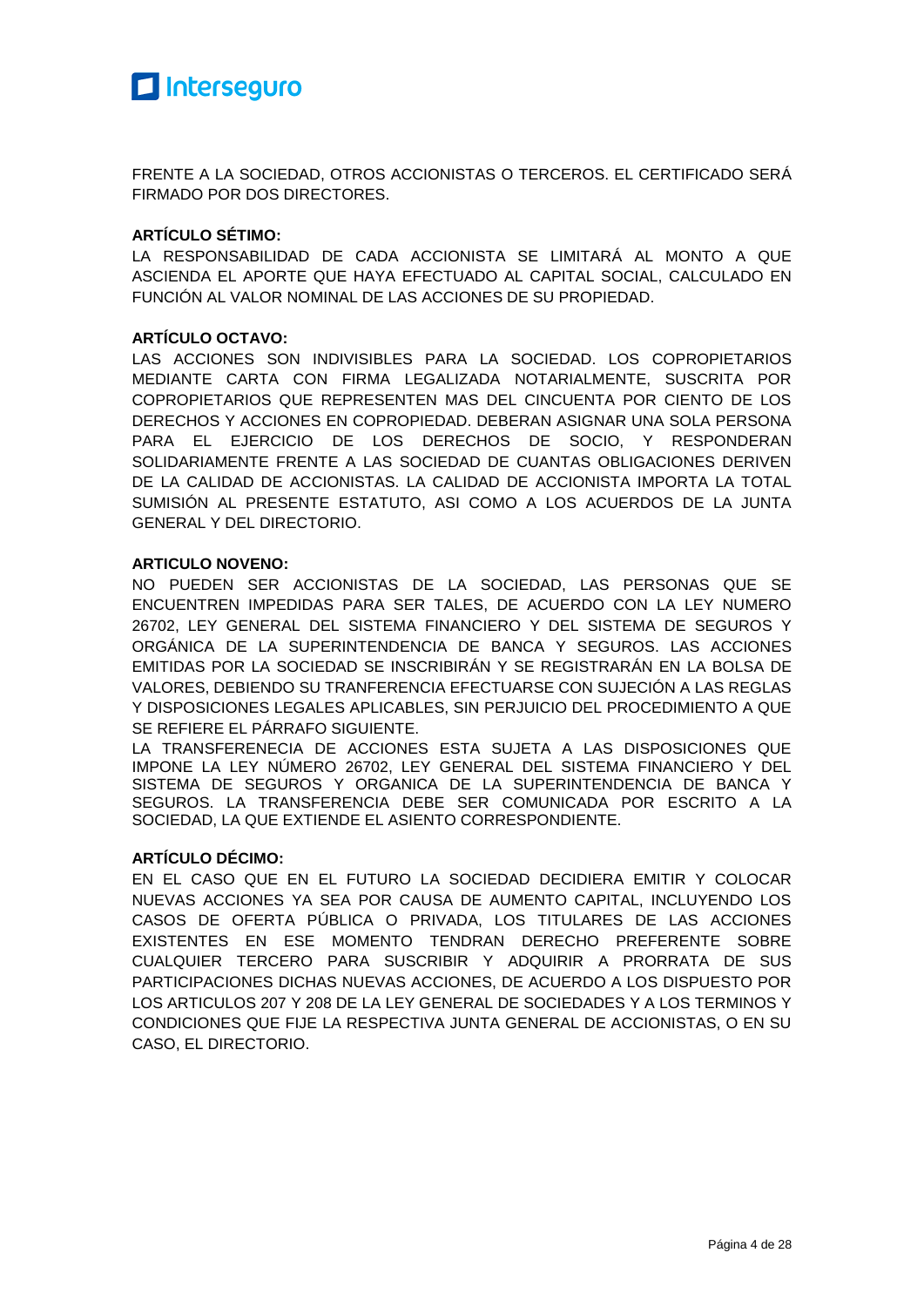

#### **TÍTULO TERCERO: ÓRGANOS DE LA SOCIEDAD**

#### **ARTÍCULO DECIMO PRIMERO**:

LOS ÓRGANOS DE LA SOCIEDAD SON:

LA JUNTA GENERAL DE ACCIONISTAS, EL DIRECTORIO, Y LA GERENCIA, QUE ESTÁ CONFORMADA POR EL GERENTE GENERAL Y DEMÁS GERENTES DEBIDAMENTE DESIGNADOS.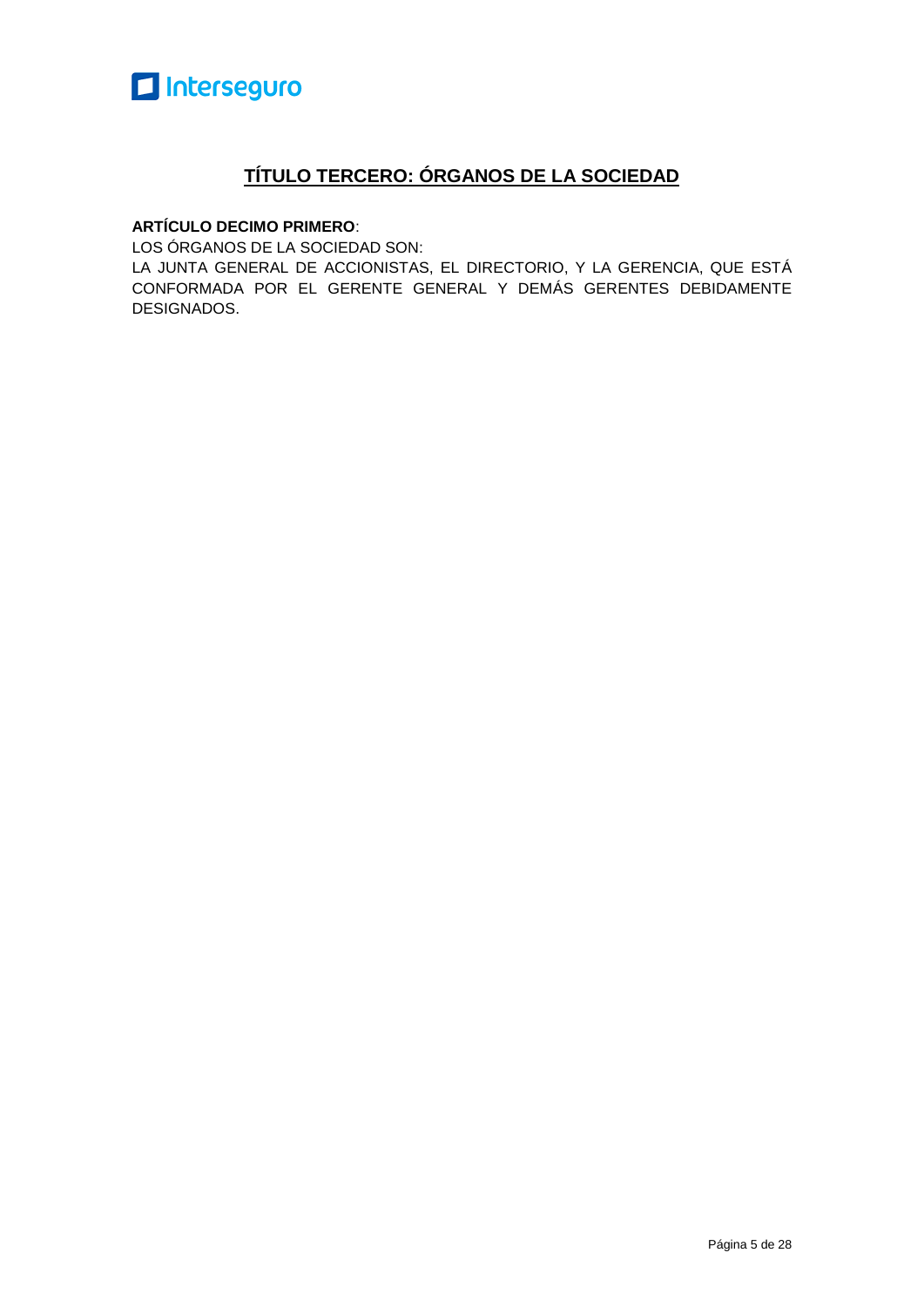#### **TITULO CUARTO: JUNTA GENERAL**

**ARTICULO DECIMO SEGUNDO:** LA JUNTA GENERAL DE ACCIONISTAS ES EL ÓRGANO SUPREMO DE LA SOCIEDAD. LA JUNTA GENERAL HABRÁ DE SER CONVOCADA PARA REALIZARSE EN LA SEDE SOCIAL O EN CUALQUIER OTRO LUGAR, SEA EN EL PAÍS O EN EL EXTRANJERO, QUE FACILITE LA ASISTENCIA DE LOS ACCIONISTAS A LA REUNIÓN. ESTE ÚLTIMO CASO SOLO SE PODRÁ DAR A SOLICITUD ESCRITA DE LOS ACCIONISTAS QUE REPRESENTEN NO MENOS DE LAS TRES CUARTAS PARTES DEL CAPITAL SOCIAL PAGADO, O POR ACUERDO DEL DIRECTORIO ADOPTADO POR UNANIMIDAD DE VOTOS DE LOS ASISTENTES. LAS JUNTAS GENERALES DEBERÁN SER CONVOVACADAS POR EL DIRECTORIO, MEDIANTE AVISO QUE SE PUBLICARÁ POR UNA SOLA VEZ EN EL DIARIO OFICIAL "EL PERUANO" Y EN UNO DE LOS DIARIOS DE MAYOR CIRCULACIÓN DE LIMA Y CALLAO, CON UNA ANTICIPACIÓN MÍNIMA DE DIEZ DIAS DE LA FECHA SEÑALADA PARA LAS JUNTAS GENERALES OBLIGATORIAS ANUALES Y DE TRES DÍAS PARA LAS DEMÁS JUNTAS GENERALES.

DEBE CONSTAR EN EL AVISO, EL LUGAR, EL DIA Y HORA EN QUE SE LLEVARÁ A CABO LA JUNTA GENERAL, ASÍ COMO LOS TEMAS DE AGENDA, Y EN CASO CORRESPONDA, EL LUGAR, EL DÍA Y LA HORA EN QUE SE REUNIRÁ LA JUNTA EN SEGUNDA CONVOCATORIA. DICHA REUNIÓN DEBE CELEBRARSE NO MENOS DE TRES NI MÁS DE DIEZ DIAS DESPUÉS DE LA PRIMERA. EN CASO QUE TRANSCURRA MEDIA HORA DESDE LA HORA INDICADA EN EL AVISO DE CONVOCATORIA PARA LA CELEBRACIÓN DE LA JUNTA GENERAL DE ACCIONISTAS Y NO SE CONTASE CON EL QUÓRUM DE LEY, Y NO SE HUBIERA PREVISTO UNA SEGUNDA CONVOCATORIA EN EL AVISO REFERIDO EN EL PÁRRAFO ANTERIOR, ÉSTA DEBE SER ANUNCIADA CON LOS MISMOS REQUISITOS DE PUBLICIDAD QUE LA PRIMERA, Y CON LA INDICACIÓN QUE SE TRATA DE SEGUNDA CONVOCATORIA, DENTRO DE LOS DIEZ DÍAS SIGUIENTES A LA FECHA DE LA JUNTA NO CELEBRADA Y,POR LO MENOS, CON TRES DÍAS DE ANTELACIÓN A LA FECHA DE LA SEGUNDA REUNIÓN.

LA SOCIEDAD ASEGURARÁ LA MÁXIMA DIFUSIÓN Y PUBLICIDAD DE LA CONVOCATORIA USANDO, EN ADICIÓN A LAS FORMALIDADES ESTABLECIDAS EN EL SEGUNDO PÁRRAFO DE ESTE ARTÍCULO, UN O MÁS MEDIOS ESCRITOS Y/O ELECTRÓNICOS QUE TENGA DISPONIBLES Y ATENDIENDO LAS NORMAS LEGALES Y LAS PRÁCTICAS COMERCIALES VIGENTES QUE CORRESPONDAN.

NO SERÁ NECESARIA LA CONVOCATORIA PREVIA Y LA JUNTA SE ENTENDERÁ CONVOCADA Y VÁLIDAMENTE CONSTITUIDA, SIEMPRE QUE ESTÉN PRESENTES O REPRESENTADOS ACCIONISTAS QUE REPRESENTEN LA TOTALIDAD DE LAS ACCIONES SUSCRITAS CON DERECHO A VOTO DE LA SOCIEDAD Y LOS ACCIONISTAS ACEPTEN POR UNANIMIDAD LA CELEBRACIÓN DE LA JUNTA Y LOS ASUNTOS QUE EN ELLA SE PROPONGA TRATAR, DE LO CUAL SE DEJARÁ EXPRESA CONSTANCIA EN EL ACTA DE LA RESPECTIVA JUNTA.

#### **ARTICULO DÉCIMO TERCERO:**

HABRÁ JUNTA GENERAL OBLIGATORIA ANUAL DENTRO DE LOS TRES MESES SIGUIENTES A LA TERMINACIÓN DEL EJERCICIO ECONÓMICO. COMPETE A ESTA JUNTA: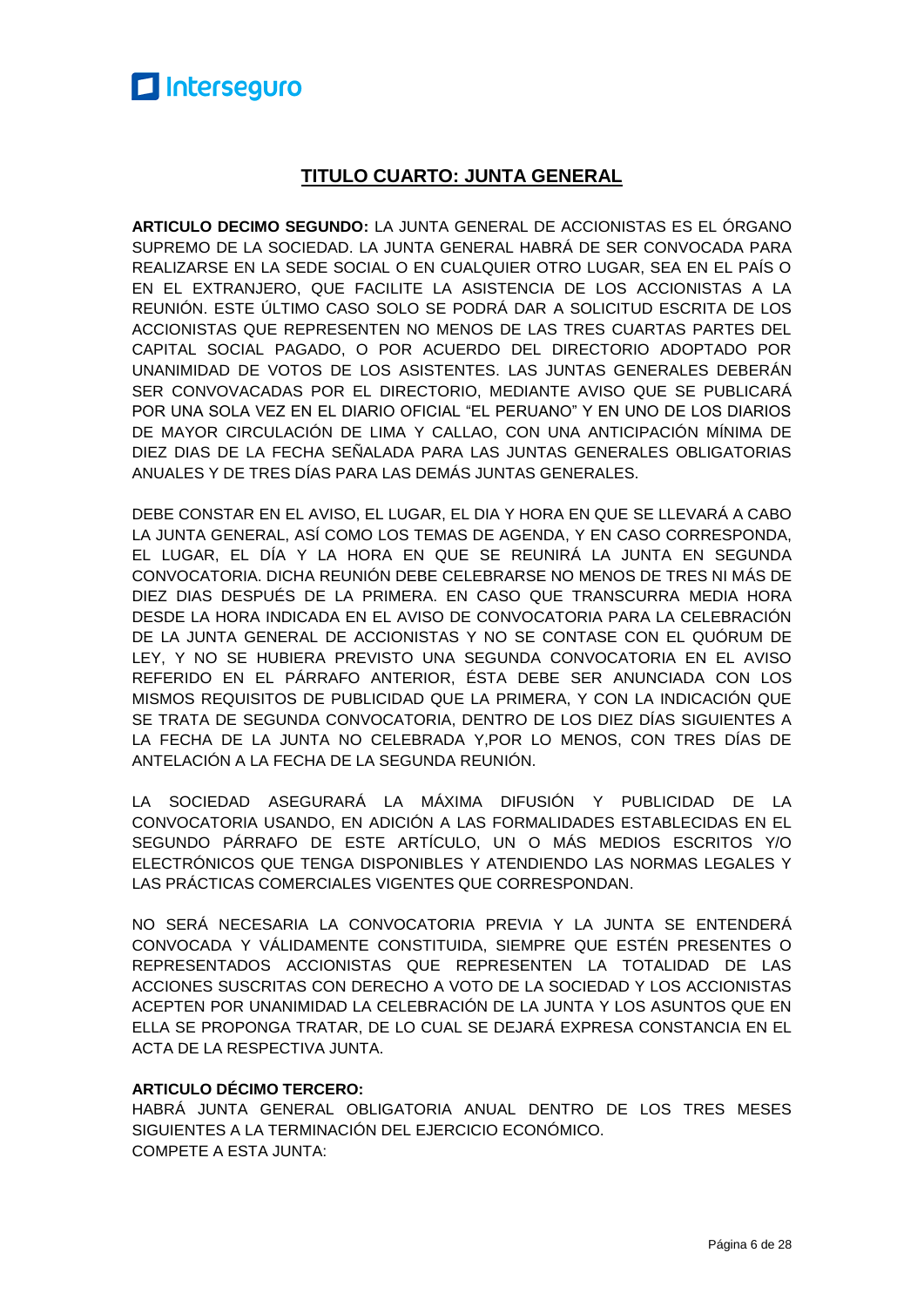

A) PRONUNCIARSE SOBRE LA GESTIÓN SOCIAL Y LOS RESULTADOS ECONÓMICOS DEL EJERCICIO ANTERIOR, EXPRESADOS EN LOS ESTADOS FINANCIEROS DEL EJERCICIO ANTERIOR.

B) DISPONER LA APLICACIÓN DE LAS UTILIDADES SI LAS HUBIERE.

C) DESIGNAR O DELEGAR EN EL DIRECTORIO LA DESIGNACIÓN DE AUDITORES EXTERNOS CUANDO CORRESPONDA Y FIJAR SU RETRIBUCIÓN.

D) ELEGIR A LOS MIEMBROS DEL DIRECTORIO Y FIJAR SU RETRIBUCIÓN.

E) APROBAR LA POLÍTICA DE DIVIDENDOS.

F) TRATAR LOS DEMÁS ASUNTOS QUE LE SEAN PROPIOS CONFORME AL ESTATUTO Y SOBRE CUALQUIER OTRO CONSIGNADO EN LA CONVOCATORIA Y SIEMPRE Y CUANDO SE CUENTE CON EL QUÓRUM CORRESPONDIENTE.

#### **ARTICULO DÉCIMO CUARTO:**

HABRÁ JUNTA GENERAL A SOLICITUD DE ACCIONISTAS; CUANDO SEA CONVOCADA POR EL DIRECTORIO O LA ADMINISTRACIÓN CUANDO LO ORDENE LA LEY Y/O EL ESTATUTO; LO ACUERDE EL DIRECTORIO POR CONSIDERARLO NECESARIO AL INTERÉS SOCIAL; O LO SOLICITE NOTARIALMENTE UN NÚMERO DE ACCIONISTAS QUE REPRESENTE AL MENOS EL VEINTE POR CIENTO DE LAS ACCIONES SUSCRITAS CON DERECHO A VOTO, EXPRESANDO EN LA SOLICITUD LOS ASUNTOS A TRATAR EN LA JUNTA. EN ESTE CASO, EL DIRECTORIO DEBE PUBLICAR EL AVISO DE CONVOCATORIA DENTRO DE LOS QUINCE DÍAS SIGUIENTES A LA RECEPCIÓN DE LA SOLICITUD RESPECTIVA, LA JUNTA DEBERÁ SER CONVOCADA DENTRO DE LOS QUINCE DÍAS DE LA FECHA DE LA PUBLICACIÓN DE LA CONVOCATORIA.

COMPETE A LA JUNTA GENERAL DE ACCIONISTAS:

A) REMOVER A LOS MIEMBROS DEL DIRECTORIO Y ELEGIR A SUS NUEVOS INTEGRANTES;

B) MODIFICAR EL ESTATUTO SOCIAL;

C) AUMENTAR O REDUCIR EL CAPITAL SOCIAL;

D) EMITIR OBLIGACIONES;

E) ACORDAR LA ENAJENACIÓN, EN UN SOLO ACTO, DE ACTIVOS CUYO VALOR CONTABLE EXCEDA AL CINCUENTA POR CIENTO DEL CAPITAL DE LA SOCIEDAD;

F) DISPONER O DELEGAR EN EL DIRECTORIO, INVESTIGACIONES Y AUDITORIAS ESPECIALES;

G) TRANSFORMAR, FUSIONAR, ESCINDIR, REORGANIZAR, DISOLVER Y LIQUIDAR LA SOCIEDAD;

H) DESIGNAR Y REMOVER A LOS AUDITORES EXTERNOS, O DELEGAR TALES FUNCIONES EN EL DIRECTORIO;

I) REALIZAR ACTIVIDADES PROPIAS DE SU OBJETO SOCIAL FUERA DEL PERU;

J) APROBAR SOMETER A LA SOCIEDAD A UN PROCEDIMIENTO CONCURSAL VOLUNTARIO Y;

K) RESOLVER EN LOS CASOS EN QUE LA LEY O EL ESTATUTO DISPONGA SU INTERVENCIÓN Y EN CUALQUIER OTRO QUE REQUIERA EL INTERES SOCIAL.

#### **ARTICULO DÉCIMO QUINTO**:

LAS JUNTAS GENERALES QUEDARÁN LEGALMENTE CONSTITUIDAS Y RESOLVERÁN VÁLIDAMENTE SI AL INICIO DE LA JUNTA SE ENCUENTRAN ACCIONISTAS QUE REPRESENTEN EL QUÓRUM REQUERIDO SEGÚN SEA EL CASO, CONFORME A LO DISPUESTO A CONTINUACIÓN: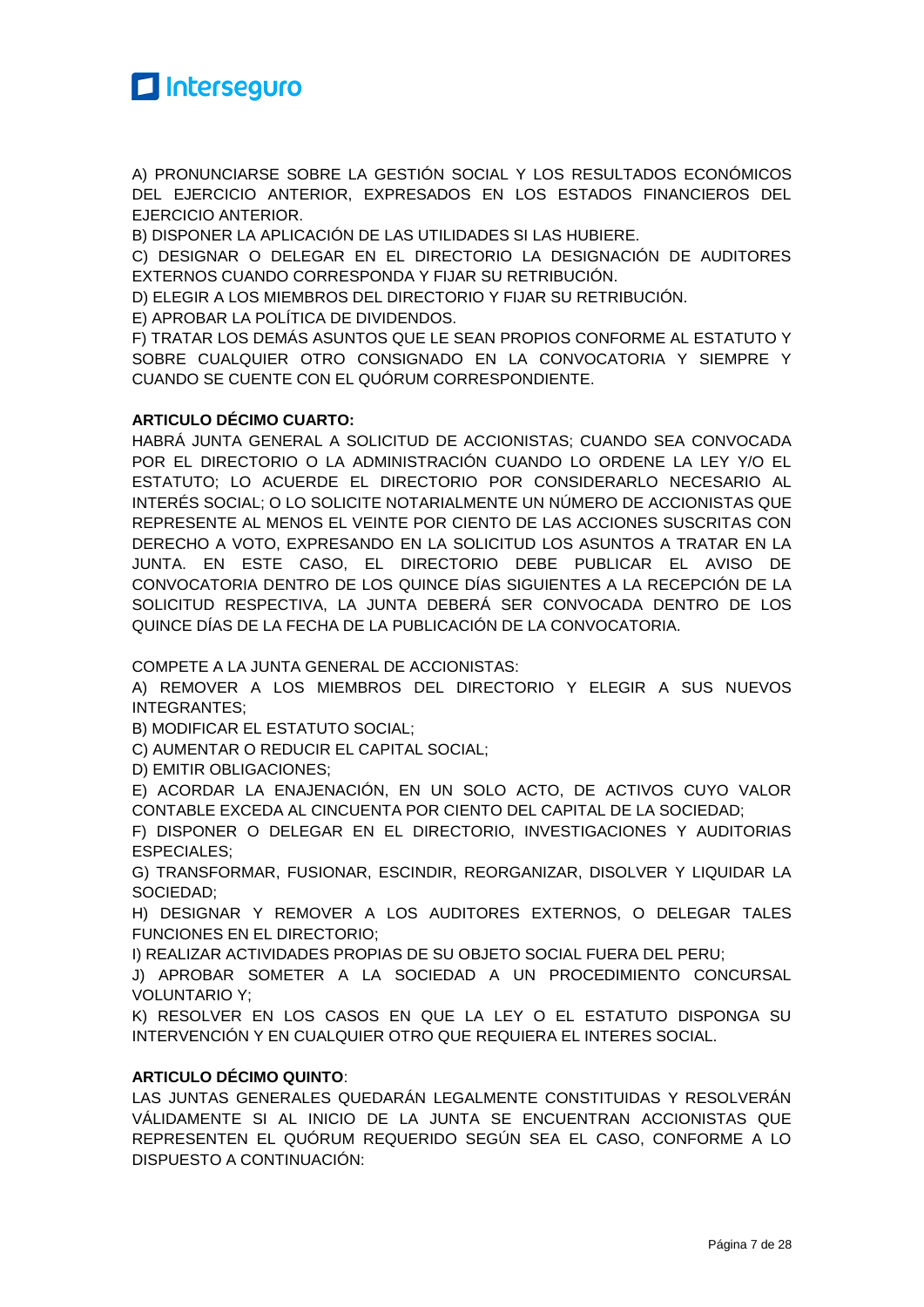

A) PARA LA CELEBRACIÓN DE LAS JUNTAS GENERALES EN SU PRIMERA CONVOCATORIA, CUANDO NO SE TRATE DE LOS ASUNTOS MENCIONADOS EN LOS LITERALES DEL A) AL J) DEL ÚLTIMO PÁRRAFO DEL ARTÍCULO PRECEDENTE O POR CUALQUIER DISPOSICIÓN NORMATIVA EXPRESA, SE REQUIERE LA CONCURRENCIA, AL MENOS DE ACCIONISTAS QUE REPRESENTEN CINCUENTA POR CIENTO DE LAS ACCIONES SUSCRITAS CON DERECHO A VOTO, Y EN SEGUNDA CONVOCATORIA, SERÁ SUFICIENTE LA CONCURRENCIA DE CUALQUIER NÚMERO DE ACCIONES SUSCRITAS CON DERECHO A VOTO. LOS ACUERDOS SE ADOPTARÁN POR MAYORÍA ABSOLUTA DE LAS ACCIONES SUSCRITAS CON DERECHO A VOTO REPRESENTADAS EN LA JUNTA, SIN EMBARGO EN SEGUNDA CONVOCATORIA SE REQUERIRÁ COMO MÍNIMO EL VOTO FAVORABLE DE UNA CUARTA PARTE DE LAS ACCIONES SUSCRITAS CON DERECHO A VOTO.

B) PARA LA CELEBRACIÓN DE LAS JUNTAS GENERALES EN SU PRIMERA CONVOCATORIA, CUANDO SE TRATE DE LOS ASUNTOS MENCIONADOS EN LOS LITERALES DEL A) AL J) DEL ÚLTIMO PÁRRAFO DEL ARTÍCULO PRECEDENTE O POR CUALQUIER DISPOSICIÓN NORMATIVA EXPRESA, SE REQUIERE LA CONCURRENCIA, AL MENOS DE ACCIONISTAS QUE REPRESENTEN LAS DOS TERCERAS PARTES DE LAS ACCIONES SUSCRITAS CON DERECHO A VOTO, Y EN SEGUNDA CONVOCATORIA, SE REQUERIRÁ LA CONCURRENCIA DE AL MENOS TRES QUINTAS PARTES DE LAS ACCIONES SUSCRITAS CON DERECHO A VOTO. PARA LA VALIDEZ DE LOS ACUERDOS SE REQUIERE, EN AMBOS CASOS, EL VOTO FAVORABLE DE LOS ACCIONISTAS QUE REPRESENTEN, CUANDO MENOS, LA MAYORIA ABSOLUTA DE LAS ACCIONES SUSCRITAS CON DERECHO A VOTO.

LOS ACCIONISTAS PODRÁN HACERSE REPRESENTAR EN LAS JUNTAS GENERALES, SEA POR CARTA SIMPLE, O CUALQUIER OTRO MEDIO DE COMUNICACIÓN DEL CUAL QUEDE CONSTANCIA ESCRITA, EN EL QUE DEBERÁN INDICAR LOS DATOS DE LOS REPRESENTANTES, ENTENDIENDOSE QUE LA REPRESENTACIÓN ES PARA CADA JUNTA GENERAL SALVO QUE SE TRATE DE PODERES GENERALES OTORGADOS POR ESCRITURA PÚBLICA.

EN LOS CASOS DE DELEGACIÓN DE VOTO, ADICIONALMENTE DEBERÁN INCLUIR LOS TEMAS PARA LOS QUE LOS ACCIONISTAS DELEGAN SU VOTO, Y DE SER EL CASO EL SENTIDO DE SU VOTO PARA CADA UNA DE LAS PROPUESTAS, SIN EMBARGO, CUANDO LA DELEGACIÓN RECAIGA EN UN MIEMBRO DEL DIRECTORIO O DE LA ALTA GERENCIA DE LA SOCIEDAD, EL ACCIONISTA DEBERÁ DEJAR CLARAMENTE ESTABLECIDO EL SENTIDO DE SU VOTO. EN ESTE ÚLTIMO CASO, EL REPRESENTANTE NO PODRÁ EJERCER DERECHO A VOTO CORRESPONDIENTE A LAS ACCIONES REPRESENTADAS EN AQUELLOS PUNTOS DE LA AGENDA EN LOS QUE SE ENCUENTRE EN CONFLICTO DE INTERESES, A PESAR QUE EL ACCIONISTA HAYA INDICADO EL SENTIDO DE SU VOTO.

#### **ARTICULO DECIMO SEXTO:**

LAS SESIONES DE LA JUNTA GENERAL Y LOS ACUERDOS ADOPTADOS EN ELLA PUEDEN ASENTARSE EN UN LIBRO ABIERTO A DICHO EFECTO, EN HOJAS SUELTAS O EN CUALQUIER FORMA QUE PERMITA LA LEY. CUANDO CONSTE EN LIBROS O DOCUMENTOS ELLOS SERÁN LEGALIZADOS CONFORME A LA LEY.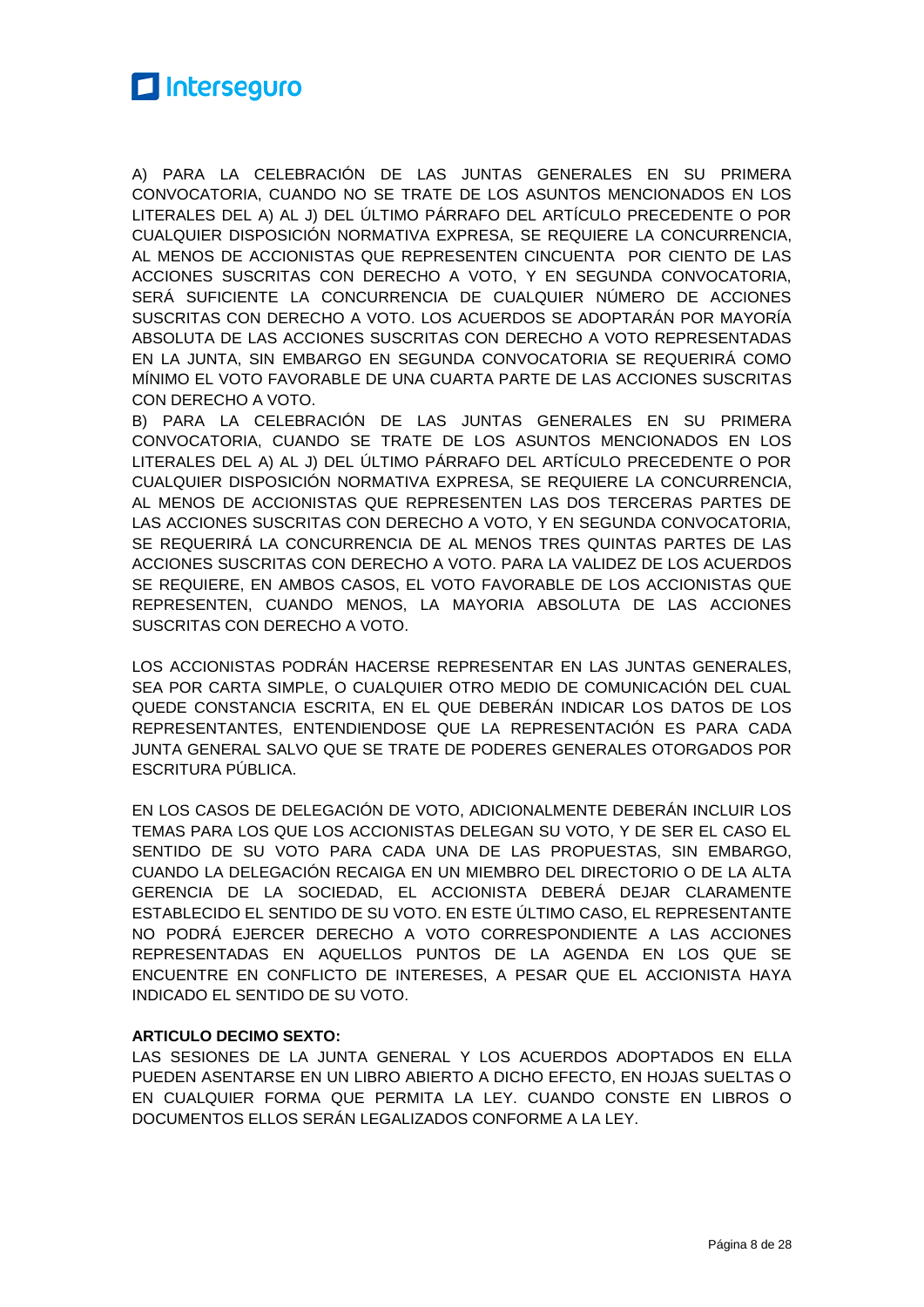EN EL ACTA DE CADA SESIÓN SE DEBERA INDICAR EL LUGAR; FECHA, HORA EN QUE SE REALIZÓ; LA INDICACIÓN DE SI SE CELEBRA EN PRIMERA, SEGUNDA O TERCERA CONVOCATORIA, EL NOMBRE DE LOS ACCIONISTAS PRESENTES O DE QUIENES LO REPRESENTEN; EL NÚMERO DE ACCIONES DE LAS QUE SON TITULARES, EL NOMBRE DE LAS PERSONAS QUE ACTUARON COMO PRESIDENTE Y COMO SECRETARIO; LA INDICACION DE LAS FECHAS Y LOS PERIÓDICOS EN QUE SE PUBLICARON LOS AVISOS DE CONVOCATORIA; LA FORMA Y RESULTADO DE LAS VOTACIONES Y LOS ACUERDOS ADOPTADOS, DEBIENDO INSERTARSE O AGREGARSE LA LISTA DE LOS CONCURRENTES A QUE SE REFIERE EL ARTICULO 123 DE LA LEY GENERAL DE SOCIEDADES, Y EN SU CASO LOS COMPROBANTES DE HABERSE EFECTUADO, LAS PUBLICACIONES DE LAS CONVOCATORIAS PREVISTAS EN ESTE ESTATUTO. CUANDO EL ACTA SEA APROBADA EN LA MISMA JUNTA CONSTARÁ EN ELLA DICHA APROBACIÓN Y CUANDO MENOS DEBERÁ SER FIRMADA POR EL PRESIDENTE, EL SECRETARIO Y UN ACCIONISTA DESIGNADO ENTRE LOS ASISTENTES. CUANDO EL ACTA NO SE APROBASE EN LA MISMA JUNTA, ESTA, DESIGNARÁ A NO MENOS DE DOS ACCIONISTAS ENTRE LOS ASISTENTES PARA QUE CONJUNTAMENTE CON EL PRESIDENTE Y EL SECRETARIO LA REVISEN Y APRUEBEN DENTRO DE LOS DIEZ DÍAS SIGUIENTES A LA JUNTA Y SERÁ PUESTA A DISPOSICIÓN DE LOS ACCIONISTAS CONCURRENTES O SUS REPRESENTANTES; LOS QUE PUEDEN DEJAR CONSTANCIA DE SU DESACUERDO MEDIANTE CARTA NOTARIAL.

EN EL CASO DE JUNTAS UNIVERSALES, LA SUSCRIPCIÓN DEL ACTA POR CADA UNO DE LOS ACCIONISTAS ES OBLIGATORIA, SALVO QUE HUBIESEN FIRMADO LA LISTA DE ASISTENTES Y EN ELLA ESTUVIESE CONSIGNADO EL NÚMERO DE ACCIONES DE LOS QUE SON TITULARES, ASÍ COMO LOS ASUNTOS DE LA CONVOCATORIA, EN ESE ÚLTIMO CASO, BASTA QUE SEA FIRMADA POR EL PRESIDENTE, EL SECRETARIO Y UN ACCIONISTA DESIGNADO PARA TAL EFECTO, Y LA LISTA DE ASISTENTES SE CONSIDERA PARTE INTEGRANTE E INSEPARABLE DEL ACTA. EL ACTA TIENE FUERZA LEGAL DESDE SU APROBACIÓN.

#### **ARTICULO DECIMO SETIMO:**

LA JUNTA GENERAL DE ACCIONISTAS SERA PRESIDIDA POR EL PRESIDENTE DEL DIRECTORIO, EL VICE-PRESIDENTE O EN SU DEFECTO POR QUIEN DESGINE LA JUNTA, ACTUANDO COMO SECRETARIO EL GERENTE GENERAL, O EN SU AUSENCIA QUIEN DESIGNE LA JUNTA GENERAL.

#### **ARTICULO DECIMO OCTAVO:**

LOS ACUERDOS DE LA JUNTA GENERAL QUE SEAN INSCRIBIBLES EN EL REGISTRO DE PERSONAS JURÍDICAS, DEBEN PRESENTARSE A ESTE DENTRO DEL PLAZO INDICADO EN EL ARTICULO 16 DE LA LEY DE GENERAL DE SOCIEDADES; CONTADOS A PARTIR DE LA APROBACIÓN DEL ACTA, BAJO RESPONSABILIDAD DEL DIRECTORIO.

#### **ARTICULO DECIMO NOVENO:**

LOS ACUERDOS DE LA JUNTAS GENERALES TOMADOS DE CONFORMIDAD CON EL ESTATUTO SON OBLIGATORIOS PARA TODOS LOS ACCIONISTAS, INCLUSIVE PARA LOS DISIDENTES Y LOS QUE NO HAYAN CONCURRIDO.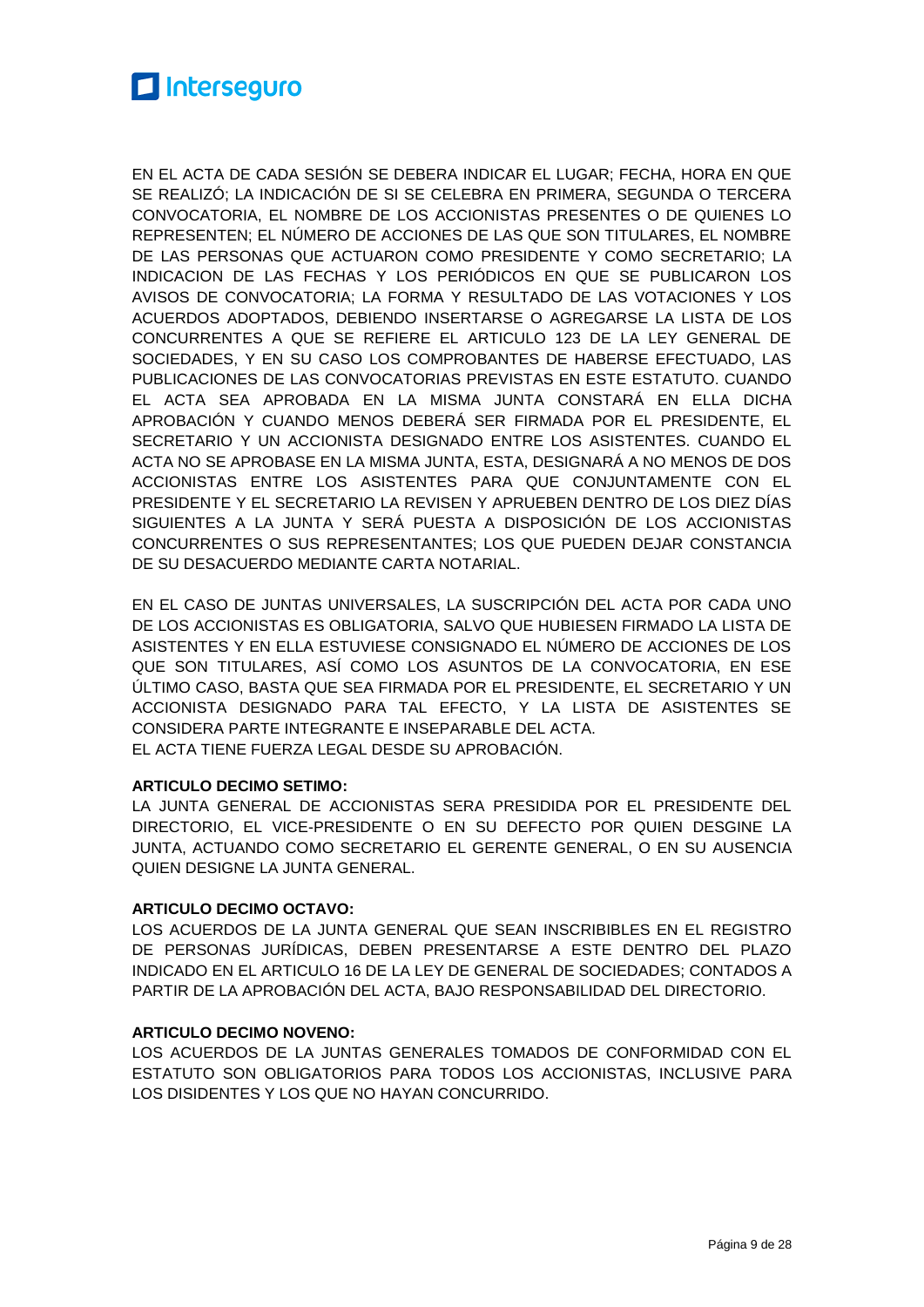#### **TITULO QUINTO: DEL DIRECTORIO**

#### **ARTICULO VIGESIMO:**

EL DIRECTORIO SE COMPONDRÁ DE UN NÚMERO MÍNIMO DE CINCO MIEMBROS Y UN NÚMERO MÁXIMO DE NUEVE MIEMBROS QUE REUNAN CONDICIONES DE CAPACIDAD TÉCNICA Y MORAL, QUE SERÁN ELEGIDOS POR LA JUNTA GENERAL OBLIGATORIA ANUAL DE ACCIONISTAS, QUIEN DEBERA RESOLVER PREVIAMENTE SOBRE EL NÚMERO DE DIRECTORES A ELEGIRSE PARA EL PERIODO CORRESPONDIENTE.

EN CASO LA JUNTA OBLIGATORIA ANUAL DE ACCIONISTAS DECIDA CONFORMAR EL DIRECTORIO CON CINCO MIEMBROS, DEBERA CONTAR COMO MÍNIMO CON UN DIRECTOR INDEPENDIENTE, Y EN CASO DECIDA, CONFORMARLO CON SEIS A NUEVE MIEMBROS, DEBERÁ CONTAR CON AL MENOS DOS DIRECTORES INDEPENDIENTES.

SE ENTIENDE POR DIRECTOR INDEPENDIENTE A AQUEL DIRECTOR QUE CUMPLE CON LOS REQUISITOS ESTABLECIDOS EN LA RESOLUCIÓN SBS N° 272-2017, REGLAMENTO DE GOBIERNO CORPORATIVO Y DE LA GESTIÓN INTEGRAL DE RIESGOS; ASI COMO, SUS NORMAS MODIFICATORIAS Y/O DEROGATORIAS.

PARA LA ELECCIÓN DEL DIRECTORIO, SE CONTARÁ CON LA REPRESENTACIÓN DE LA MINORÍA. A ESE EFECTO, CADA ACCIÓN TIENE DERECHO A TANTOS VOTOS COMO DIRECTORES DEBAN ELEGIRSE, PUDIENDO CADA VOTANTE ACUMULAR SUS VOTOS A FAVOR DE UNA SOLA PERSONA O DISTRIBUIRLOS ENTRE VARIAS. SERÁN PROCLAMADOS DIRECTORES QUIENES OBTENGAN MAYOR NÚMERO DE VOTOS, SIGUIENDO EL ORDEN DE ESTOS. SI DOS O MÁS PERSONAS OBTIENEN IGUAL NÚMERO DE VOTOS Y NO PUEDEN FORMAR PARTE DEL DIRECTORIO POR NO PERMITIRLO EL NÚMERO DE MIEMBROS A ELEGIRSE, SE DECIDIRÁ POR SORTEO CUAL O CUALES DE ELLOS ACCEDERÁN AL CARGO DE DIRECTORES.

CADA DIRECTOR PODRA TENER HASTA DOS DIRECTORES SUPLENTES, QUE LOS SUTITUIRÁN AUTOMÁTICAMENTE, DE MANERA SUCESIVA, EN FORMA TRANSITORIA O DEFINITIVA, SEGÚN SEA EL CASO. EN EL CASO QUE NO ASISTA, SUFRA UN IMPEDIMENTO O VAQUE EN EL CARGO, EL DIRECTOR SUPLENTE REEMPLAZARÁ A SU DIRECTOR TITULAR CON TODOS SUS DERECHOS, ATRIBUCIONES Y OBLIGACIONES EN AQUELLAS SESIONES DE DIRECTORIO A LAS QUE ÉSTE NO ASISTA. EN EL CASO DE OCURRIR VACANCIA DE UN DIRECTOR SUPLENTE, INCLUYENDO EL CASO EN QUE UN DIRECTOR SUPLENTE OCUPE EL CARGO DE DIRECTOR, SU REEMPLAZANTE SERA ELEGIDO SIGUIENDO LA MISMA REGLA SEÑALADA EN EL SEGUNDO PÁRRAFO DEL PRESENTE ARTÍCULO.

EN CASO DE AUSENCIA DEL PRESIDENTE QUE NO CUENTE CON UN SUPLENTE, ASUMIRÁ EL CARGO EL VICEPRESIDENTE, ÚNICAMENTE POR DICHA SESIÓN.

EN CASO DE AUSENCIA DEL PRESIDENTE Y DEL VICEPRESIDENTE A UNA MISMA SESIÓN, SUS DIRECTORES SUPLENTES, SI LOS TUVIERAN, LOS REEMPLAZARÁN AUTOMÁTICAMENTE, DE MANERA SUCESIVA, EN EL CARGO DE PRESIDENTE O VICEPRESIDENTE DEL DIRECTORIO, RESPECTIVAMENTE. EN CASO DE QUE NO CUENTEN CON SUPLENTES, SE ELIGIRÁN AL PRESIDENTE Y VICEPRESIDENTE ENTRE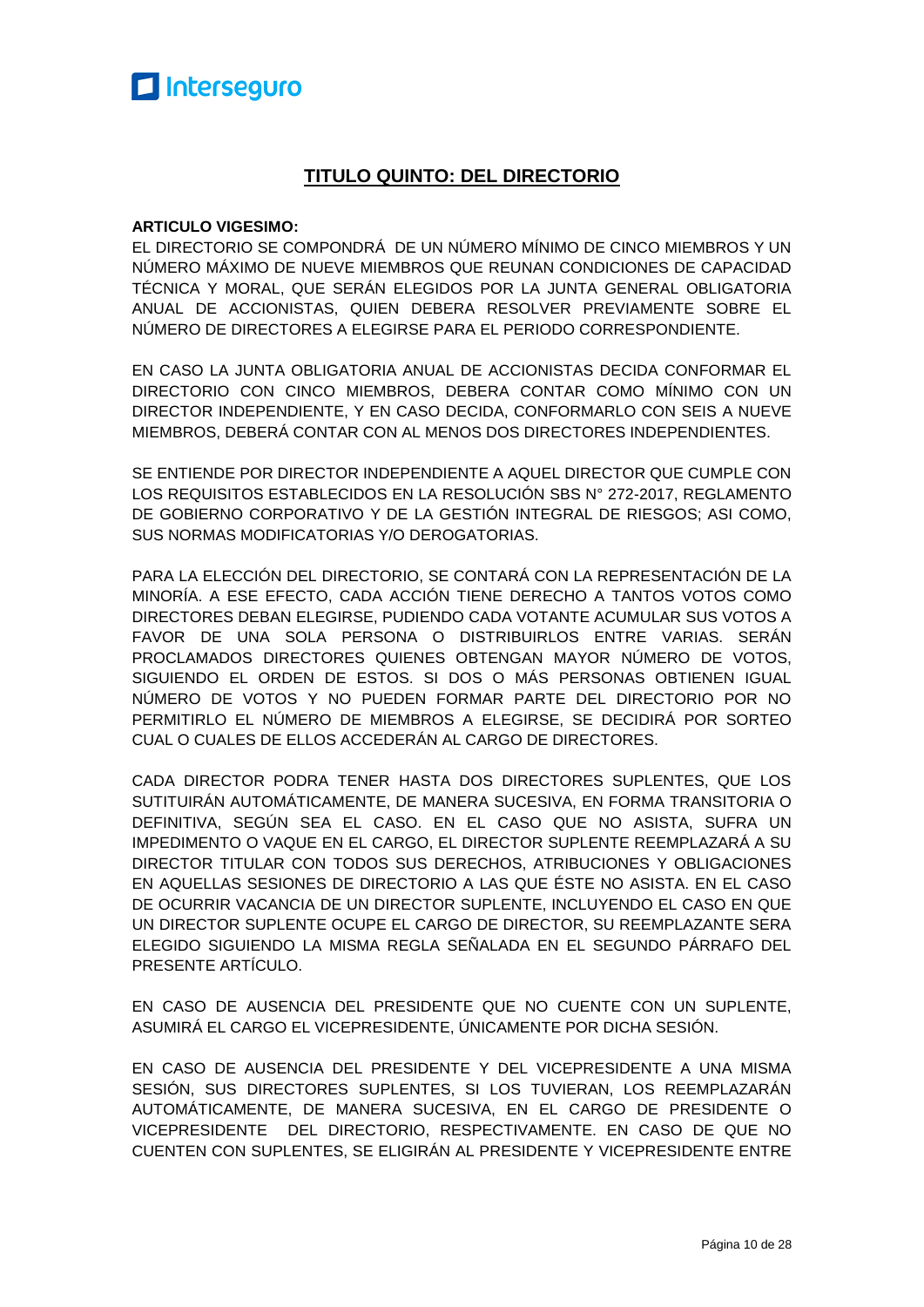

LOS DIRECTORES PRESENTES, LOS MISMOS QUE EJERCERÁN LOS CARGOS ÚNICAMENTE EN DICHA SESIÓN.

EN CASO DE OCURRIR VACANCIA DEL DIRECTOR QUE EJERZA EL CARGO DE PRESIDENTE DEL DIRECTORIO, ASUMIRÁ SU CARGO EL VICEPRESIDENTE, DEBIENDO ELEGIRSE EN DICHA SESIÓN A UN NUEVO VICEPRESIDENTE, QUIENES EJERCERÁN LOS CARGOS HASTA LA CULMINACIÓN DEL EJERCICIO.

LA ASISTENCIA A UNA SESIÓN DE DIRECTORIO DE UNO DE LOS DIRECTORES SUPLENTES, SIN QUE SE HAYA HECHO PRESENTE EL RESPECTIVO TITULAR, CONSTITUYE POR SI SOLA LA PRESUNCIÓN DE QUE ESTE ÚLTIMO SE ENCUENTRA AUSENTE O IMPEDIDO A CONCURRIR.

#### **ARTICULO VIGESIMO PRIMERO:**

PARA SER DIRECTOR NO SE REQUIERE SER ACCIONISTA. LOS DIRECTORES PUEDEN SER REMOVIDOS EN CUALQUIER OPORTUNIDAD POR LA JUNTA GENERAL. EL PRESIDENTE Y EL VICEPRESIDENTE DEL DIRECTORIO SERÁN ELEGIDOS POR LA JUNTA DE ACCIONISTAS, CADA VEZ QUE SE RENUEVE EL DIRECTORIO. EVENTUALMENTE, SI LA JUNTA NO REALIZA DICHOS NOMBRAMIENTOS, SE NOMBRARÁ AL PRESIDENTE Y UN VICEPRESIDENTE DEL DIRECTORIO EN LA PRIMERA SESIÓN DEL DIRECTORIO, LOS QUE EJERCERÁN SUS FUNCIONES POR EL TÉRMINO DE VIGENCIA DE SU CARGO. EL PRESIDENTE PRESIDIRÁ LAS SESIONES DEL DIRECTORIO. EN SU AUSENCIA, PRESIDIRÁ LAS SESIONES EL VICEPRESIDENTE.

#### **ARTICULO VIGESIMO SEGUNDO**:

LOS DIRECTORES DESEMPEÑARÁN EL CARGO POR UN PERÍODO DE UN AÑO, SALVO LAS DESIGNACIONES QUE SE REALICEN PARA COMPLETAR PERÍODOS. EL DIRECTORIO DEBE RENOVARSE TOTALMENTE AL TÉRMINO DE SU PERÍODO, PUDIENDO SER REELEGIDOS INDEFINIDAMENTE TODOS O PARTE DE SUS MIEMBROS, SALVO LAS DISPOSICIONES SOBRE EL DIRECTOR INDEPENDIENTE AL QUE HACE REFERENCIA EL ARTÍCULO VIGÉSIMO DEL PRESENTE ESTATUTO.

EL PERÍODO DEL DIRECTORIO TERMINA AL RESOLVER LA JUNTA GENERAL OBLIGATORIA SOBRE LOS ESTADOS FNANCIEROS DEL EJERCICIO PARA EL QUE FUERON ELEGIDOS, Y ELEGIR AL NUEVO DIRECTORIO, PERO LOS DIRECTORES CONTINUARÁN EN SUS CARGOS AUNQUE HUBIESE TERMINADO SU PERÍODO MIENTRAS NO SE PRODUZCA NUEVA ELECCIÓN Y LOS ELEGIDOS ACEPTEN EL CARGO.

#### **ARTICULO VIGESIMO TERCERO:**

EL CARGO DEL DIRECTOR VACA POR FALLECIMIENTO, RENUNCIA, REMOCIÓN, INCAPACIDAD CIVIL, ENFERMEDAD DEBIDAMENTE COMPROBADA QUE LE IMPIDA EJERCER SUS FUNCIONES DE DIRECTOR POR PLAZO MAYOR DE SEIS MESES DENTRO DE UN EJERCICIO SOCIAL, O POR INCURRIR EL DIRECTOR EN ALGUNA DE LAS CAUSALES PREVISTAS POR LA LEY SOCIETARIA Y/O REGULATORIA Y/O EN EL ARTICULO VIGÉSIMO CUARTO DEL PRESENTE ESTATUTO. EN CASO DE VACANCIA Y MIENTRAS SE REALICE NUEVA ELECCION, EL MISMO DIRECTORIO PODRÁ COMPLETAR SU NÚMERO, SALVO EL CASO DE LOS DIRECTORES QUE TENGAN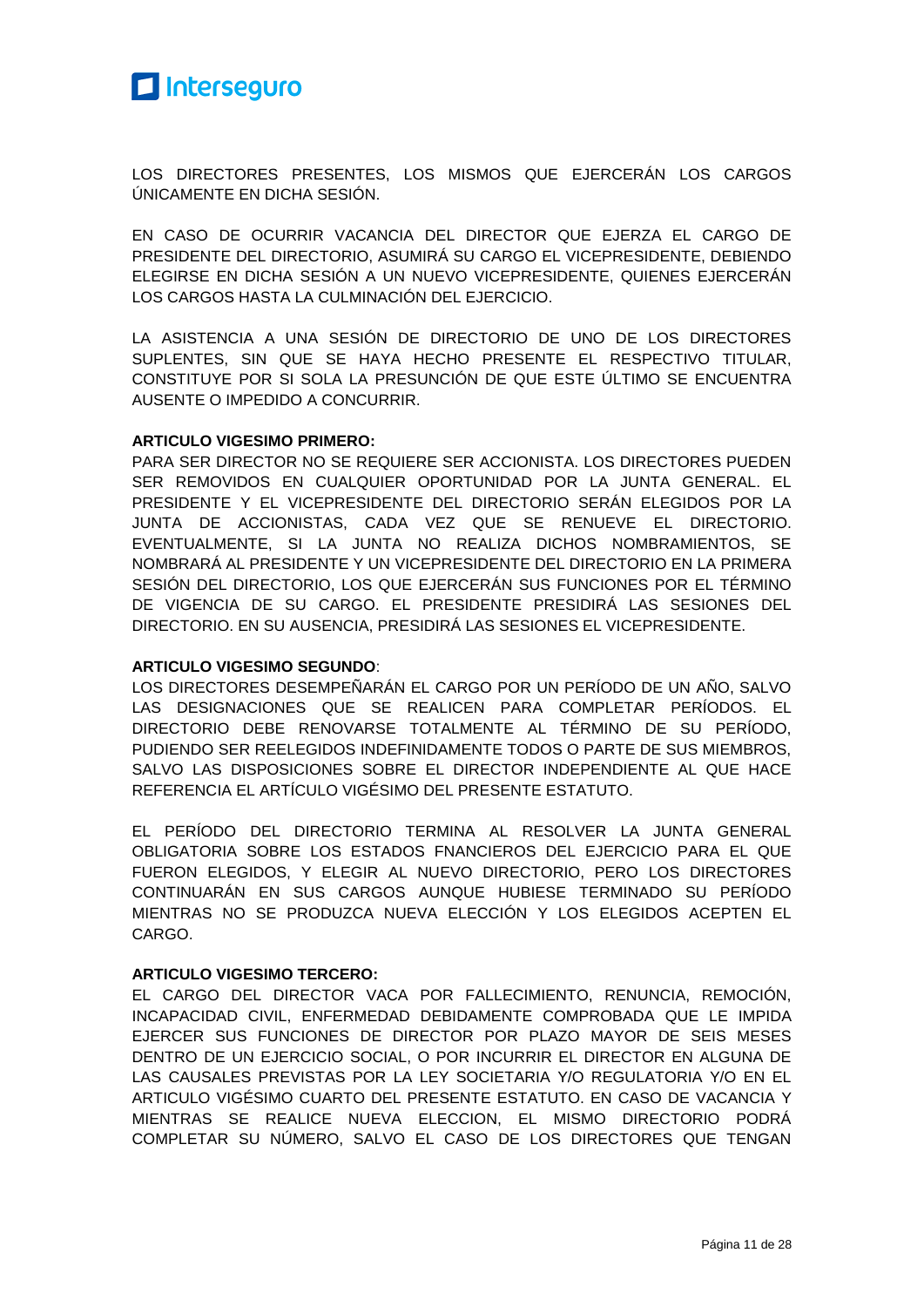

DIRECTORES SUPLENTES, CUYA VACANCIA SERA CUBIERTA DE ACUERDO A LA REGLA PREVISTA EN EL ARTÍCULO VIGÉSIMO.

LA CAUSAL DE VACANCIA POR ENFERMEDAD, REFERIDA EN EL PÁRRAFO ANTERIOR, NO ES APLICABLE A LOS DIRECTORES SUPLENTES EN TANTO NO ASUMAN EL CARGO DE DIRECTOR TITULAR POR CAUSAL DE VACANCIA DE ESTE.

#### **ARTICULO VIGESIMO CUARTO:**

NO PODRÁ SER MIEMBRO DEL DIRECTORIO AQUELLA PERSONA QUE TUVIERA DIRECTA O INDIRECTAMENTE CUALQUIER TIPO DE INTERÉS ECONÓMICO O DE OTRA ÍNDOLE QUE SEA INCOMPATIBLE CON EL DE LA SOCIEDAD.

ADEMÁS DE LOS IMPEDIMENTOS SEÑALADOS EN EL ARTÍCULO 161 DE LA LEY N° 26887, LEY GENERAL DE SOCIEDADES Y POR LA LEY N° 26702, LEY GENERAL DEL SISTEMA FINANCIERO Y DEL SISTEMA DE SEGUROS Y ORGÁNICA DE LA SUPERINTENDENCIA DE BANCA Y SEGUROS, Y SUS RESPECTIVAS MODIFICATORIAS Y/ O DEROGATORIAS, NO PUEDEN SER DIRECTORES:

1) LOS DIRECTORES, ASESORES, FUNCIONARIOS Y DEMAS TRABAJADORES DE LA SUPERINTENDENCIA DE MERCADO DE VALORES, SUPERINTENDENCIA DE BANCA, SEGUROS Y AFP, Y SUS PARIENTES.

2) LOS QUE DESEMPEÑEN CARGOS O FUNCIONES DE REPRESENTACIÓN, DIRECCIÓN O ASESORAMIENTO EN EMPRESAS COMPETIDORAS O EN SOCIEDADES QUE OSTENTAN UNA POSICIÓN DE DOMINIO O CONTROL EN EMPRESAS COMPETIDORAS;

3) LOS QUE HAYAN SIDO DESTITUIDOS POR LA SUPERINTENDENCIA DE MERCADO DE VALORES, LA SUPERINTENDENCIA DE BANCA, SEGUROS Y AFP, U OTRO ORGANISMO PUBLICO, DEL CARGO DE DIRECTORES, GERENTE O REPRESENTANTES DE UNA EMPRESA SUJETA A CONTROL O SUPERVISIÓN.

4) LOS IMPEDIDOS POR LA LEY.

5) LOS CONDENADOS EN CUALQUIER MOMENTO POR LA COMISIÓN DE UN DELITO.

6) LOS DECLARADOS EN QUIEBRA O INSOVENTES.

EL CARGO DE DIRECTOR VACA POR:

A) FALLECIMIENTO, ENFERMEDAD, INCAPACIDAD, CIVIL U OTRA QUE LE IMPIDA DEFINITIVAMENTE EJERCER SUS FUNCIONES.

B) PRESENTAR RENUNCIA.

C) SOBREVENIR A ALGUNA DE LAS CAUSALES PREVISTAS EN LA LEY, Y

D) ACORDARLO ASI LA JUNTA GENERAL DE ACCIONISTAS EN LA FORMA PREVISTA EN EL LITERAL A DEL ARTICULO DECIMO CUARTO.

#### **ARTICULO VIGESIMO QUINTO:**

EL DIRECTORIO CELEBRARÁ SUS REUNIONES POR LO MENOS UNA VEZ AL MES O CUANDO LO DISPONGA EL PRESIDENTE O LO SOLICITE ALGUNO DE SUS MIEMBROS O EL GERENTE GENERAL. LAS SESIONES DEL DIRECTORIO PODRAN REALIZARSE EN EL PERU Y/O EN EL EXTRANJERO. LAS CONVOCATORIAS A SESIONES DEL DIRECTORIO LAS HARÁ EL PRESIDENTE O QUIEN HAGA SUS VECES, POR MEDIO CUALQUIER MEDIO ESCRITO QUE PERMITA DEJAR CONSTANCIA DE SU RECEPCION, CON UNA ANTICIPACIÓN NO MENOR DE DIEZ DIAS DE LA FECHA SEÑALADA PARA LA REUNIÓN. EL QUORUM PARA SESION DEL DIRECTORIO, SERA EL DE LA MITAD MAS UNO DE SUS MIEMBROS. SI EL NUMERO DE DIRECTORES ES IMPAR, EL QUÓRUM ES EL NUMERO

ENTERO INMEDIATO SUPERIOR AL DE LA MITAD DE AQUEL. EL DIRECTORIO PODRA SESIONAR SIN NECESIDAD DE CONVOCATORIA PREVIA CUANDO TODOS SUS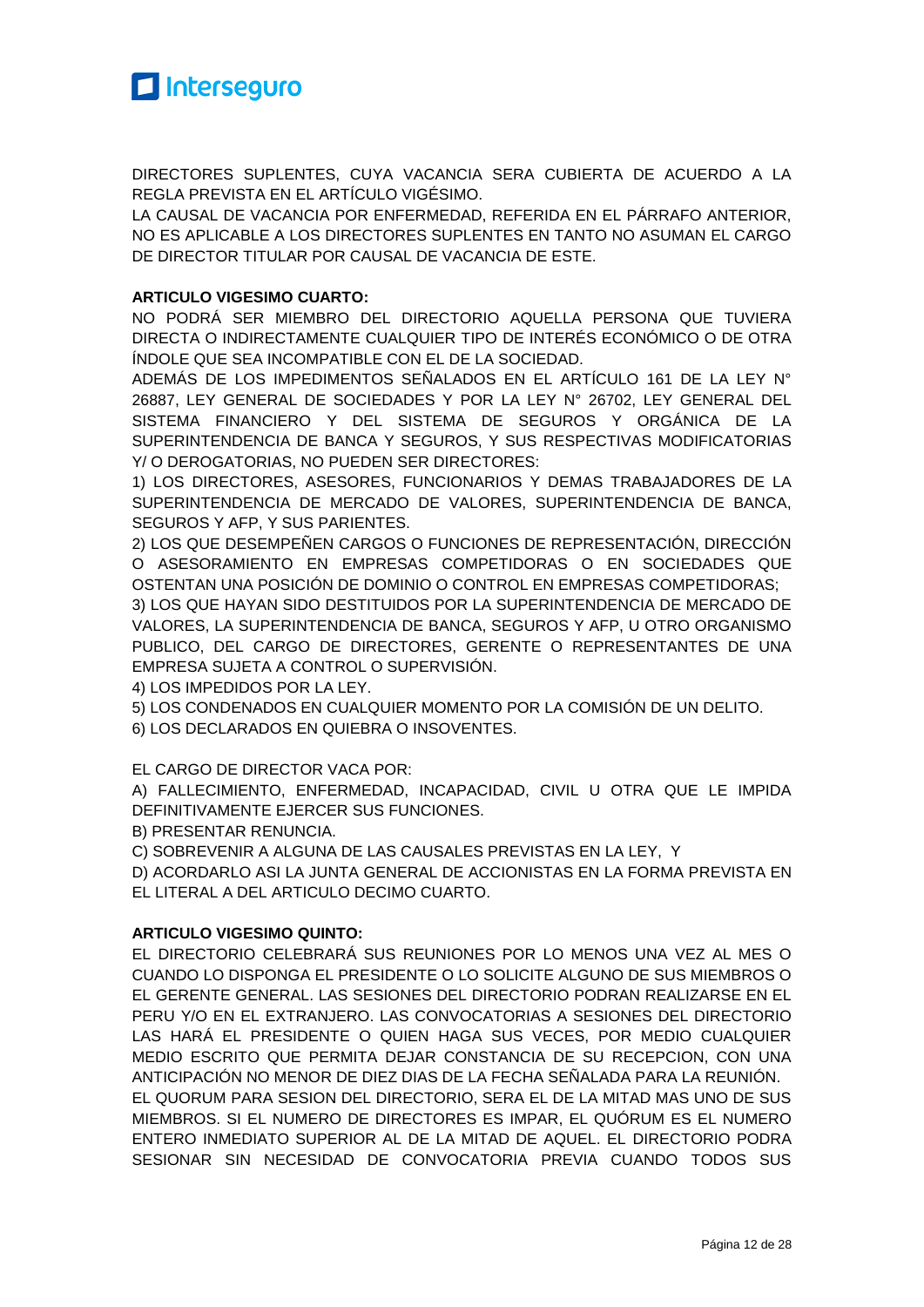

INTEGRANTES ESTUVIESEN PRESENTES Y DEJASEN CONSTANCIA EN EL LIBRO DE ACTAS RESPECTIVO DE SU CONSENTIMIENTO UNÁNIME PARA CELEBRAR LA SESIÓN SIN PREVIO AVISO Y PARA TRATAR LOS ASUNTOS QUE LOS DIRECTORES SOMETAN A SU CONSIDERACION, PUDIENDO CELEBRARSE LA SESIÓN EN FORMA INMEDIATA. EL DIRECTORIO PODRÁ CELEBRARSE MEDIANTE SESIONES NO PRESENCIALES. PARA TAL EFECTO CUALQUIERA DE LOS DIRECTORES PODRÁ PARTICIPAR VÁLIDAMENTE DE LA SESIÓN CONVOCADA A TRAVÉS DE MEDIOS ESCRITOS, VIRTUALES, VIDEO CONFERENCIAS, CONFERENCIAS TELEFÓNICAS, ELECTRÓNICOS O DE OTRA NATURALEZA QUE PERMITAN LA COMUNICACIÓN Y GARANTICEN LA AUTENTICIDAD DE LOS ACUERDOS ADOPTADOS.

#### **ARTICULO VIGESIMO SEXTO:**

EN EL DIRECTORIO, CADA DIRECTOR TIENE DERECHO A UN VOTO. LOS ACUERDOS DE DIRECTORIO SE TOMARÁN POR MAYORÍA ABSOLUTA DE VOTOS DE LOS DIRECTORES CONCURRENTES. EN CASO DE EMPATE, DECIDE EL PRESIDENTE. TODAS LAS RESOLUCIONES DEBERAN CONSTAR EN EL LIBRO DE ACTAS DE DIRECTORIO O EN HOJAS SUELTAS, LEGALIZADO CON ARREGLO A LA LEY. EN ELLAS, DEBERA EXPRESARSE LA FECHA, HORA Y LUGAR, Y LA MODALIDAD DE LA CELEBRACIÓN; EL NOMBRE DE LOS DIRECTORES CONCURRENTES O LOS MEDIOS A TRAVÉS DE LOS CUALES SE ENLAZAN, LOS ASUNTOS TRATADOS, LAS RESOLUCIONES ADOPTADAS, EL NUMERO DE VOTOS EMITIDOS EN CADA CASO Y LAS CONSTANCIAS QUE QUIERAN DEJAR LOS DIRECTORES. LAS ACTAS SERAN FIRMADAS POR QUIENES ACTUARON COMO PRESIDENTE Y SECRETARIO DE LA SESION O POR QUIENES FUERON EXPRESAMENTE DESIGNADOS PARA TAL EFECTO.

#### **ARTICULO VIGESIMO SETIMO:**

EL DIRECTORIO TIENE LOS MAS AMPLIOS PODERES GENERALES Y ESPECIALES PARA LA GESTION ORDINARIA Y EXTRAORDINARIA DE LA SOCIEDAD, CON LA SOLA EXCEPCION DE LOS ASUNTOS QUE LA LEY O EL ESTATUTO ATRIBUYAN A LA JUNTA GENERAL. CORRESPONDEN EN ESPECIAL AL DIRECTORIO:

A) DIRIGIR, REVISAR, CONTROLAR, FISCALIZAR Y ADMINISTRAR TODOS Y CADA UNO DE LOS NEGOCIOS Y ACTIVIDADES DE LA SOCIEDAD, GOZANDO DE LAS MAS AMPLIAS FACULTADES, RESOLVIENDO Y DIRIGIENDO LOS ACTOS Y OPERACIONES CONDUCENTES A LA REALIZACIÓN DEL OBJETO SOCIAL DENTRO DEL AMBITO DE SU COMPETENCIA, ASIMISMO, EL DIRECTORIO ESTA FACULTADO PARA APROBAR Y MODIFICAR LOS MÉTODOS Y PRACTICAS DE CONTABILIDAD DE LA SOCIEDAD, ASI COMO APROBAR Y MODIFICAR EL PRESUPUESTO ANUAL DE LA SOCIEDAD.

B) REGLAMENTAR SU FUNCIONAMIENTO, ORGANIZAR LAS OFICINAS DE LA SOCIEDAD, FIJAR LOS GASTOS DE ADIMINISTRACIÓN Y OPERACION DE LA SOCIEDAD.

C) CELEBRAR TODA CLASE DE CONTRATOS; COMPRAR, VENDER, OTORGAR PROMESAS DE COMPRA O VENTA, HIPOTECAR, CONSTITUIR GARANTÍAS MOBILIARIAS, Y/O GRAVAR DE CUALQUIER OTRA FORMA BIENES MUEBLES, INMUEBLES, EQUIPOS, VEHÍCULOS DE PROPIEDAD DE LA SOCIEDAD, PUDIENDO CONSTITUIR GARANTIAS MOBILIARIAS DE CUALQUIER NATURALEZA , ASI COMO CONSTITUIR HIPOTECA, YA SEA CONFORME A LAS LEYES COMUNES O SEGÚN LEYES ESPECIALES; CELEBRAR CONTRATOS DE CONSTITUCION DE FIDEICOMISOS DE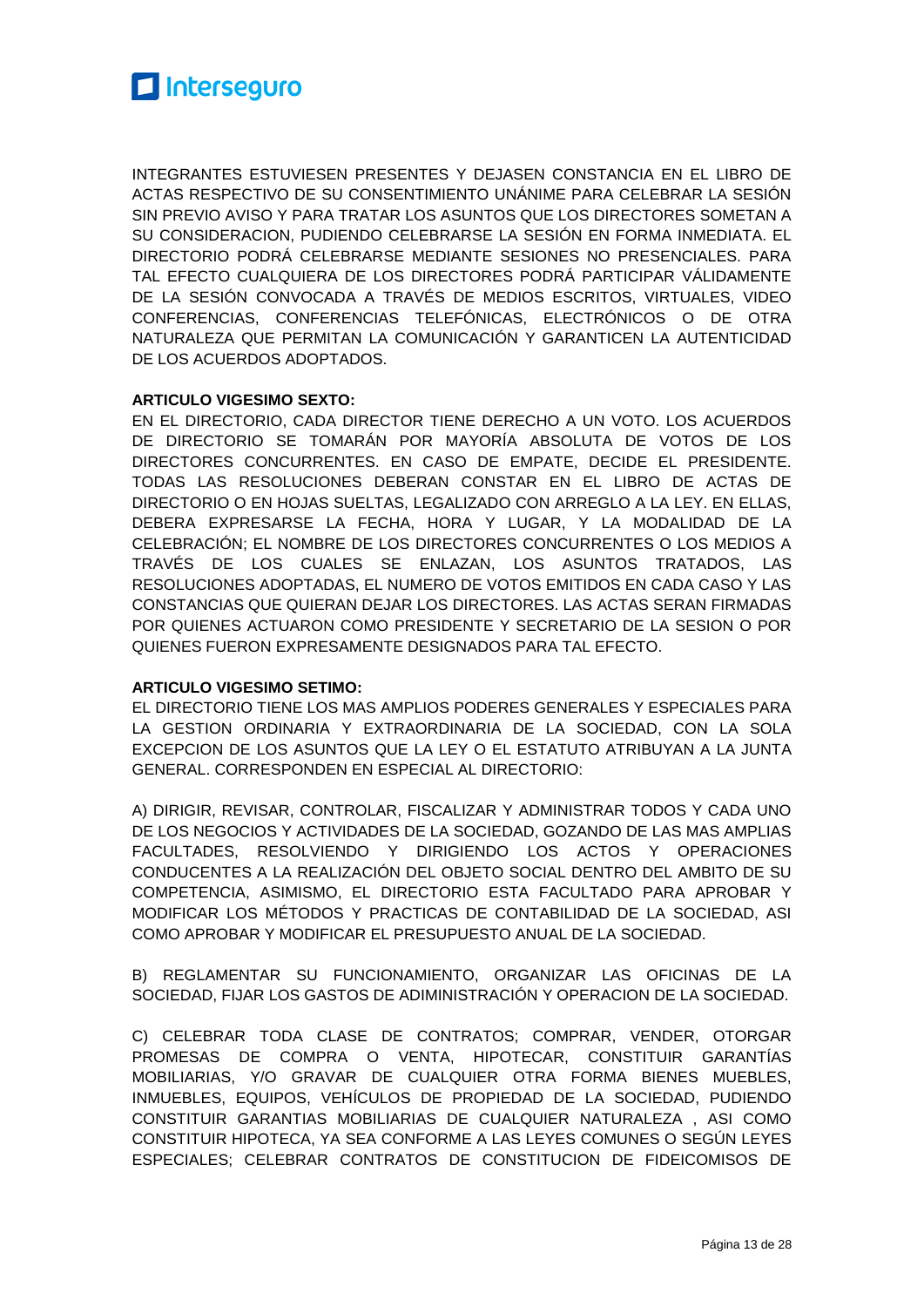CUALQUIER TIPO Y NATURALEZA, INCLUSIVE CONTRATOS DE CONSTITUCIÓN DE FIDEICOMISOS EN GARANTÍA Y CONTRATOS DE CONSTITUCION DE FIDEICOMISOS DE TITULIZACIÓN; COMPRAR Y VENDER VALORES DE CUALQUIER TIPO Y NATURALEZA YA SEA EN EL MERCADO BURSÁTIL O EXTRABURSATIL, FIJANDO LOS PRECIOS Y CONDICIONES DE PAGO Y FIRMANDO LOS CONTRATOS CORRESPONDIENTES POR ESCRITURA PUBLICA O DOCUMENTO PRIVADO, EXPIDIENDO LOS CORRESPONDIENTES RECIBOS Y CANCELACIONES Y DEMAS DOCUMENTOS NECESARIOS PARA FORMALIZAR DICHAS OPERACIONES; CONSTITUIR, TRANSFERIR, ACEPTAR Y CANCELAR CUALQUIER OTRO DERECHO REAL, PERSONAL O DE CUALQUIER NATURALEZA Y PROCEDER EN LA MISMA FORMA RESPECTO DE CUALQUIER OTRO DERECHO REAL, PERSONAL O MIXTO; NEGOCIAR, ADQUIRIR, CONSERVAR Y TRANSFERIR ACCIONES Y BONOS QUE TENGAN COTIZACION EN BOLSA DE SOCIEDADES ANONIMAS CONSTITUIDAS EN EL PAIS; CONCERTAR, CELEBRAR Y FIRMAR POR ESCRITURA PUBLICA O CONTRATO PRIVADO TODA CLASE DE PRESTAMOS FINANCIEROS Y BANCARIOS, CON FINANCIERA Y BANCOS DEL PAIS Y DEL EXTERIOR, EN VIRTUD DE LOS CUALES LA SOCIEDAD COMO MUTUATARIA RECIBA CANTIDADES DE DINERO, OTORGANDO LAS GARANTIAS MOBILIARIAS, HIPOTECARIAS, FIDUCIARIAS Y OTRAS QUE CONSIDERE OPORTUNAS; DESCONTAR LETRAS DE CAMBIO, PAGARES Y OTROS DOCUMENTOS COMPROBATORIOS DE DEUDA; OBTENER FIANZAS, GARANTIAS Y AVALES , SEA SOBRE DOCUMENTOS O POR CONTRATO, EN FORMA SOLIDARIA O MANCOMUNADA; COMPRAR, CONSERVAR Y VENDER CERTIFICADOS DE PARTICIPACIÓN EN PROGRAMAS DE FONDO MUTUO; CELEBRAR ACUERDOS DE SUSCRIPCIÓN TRANSITORIA DE PRIMERAS EMISIONES DE VALORES, CON GARANTIA PARCIAL O TOTAL DE SU COLOCACION; CELEBRAR CONTRATOS DE SEGURO DE CUALQUIER TIPO Y NATURALEZA; CELEBRAR CONTRATOS DE TRANSPORTE MARITIMO, TERRESTRE, AEREO, MULTIMODAL O DE DEPOSITO; RECIBIR Y ENDOSAR CONOCIMIENTOS DE EMBARQUE , WARRANTS, CERTIFICADOS DE DEPOSITO Y LOS DEMAS DOCUMENTOS RELACIONADOS; CELEBRAR CONTRATOS DE TRABAJO, DE COLOCACION DE SERVICIOS Y DE OBRAS, REALIZAR TODO GENERO DE OPERACIONES CON LOS BANCOS, SEAN ESTOS NACIONALES O EXTRANJEROS; NEGOCIAR CREDITOS CON BANCOS O ENTIDADES FINANCIERAS O COMERCIALES DEL PAIS Y DEL EXTRANJERO , PACTANDO LAS CONDICIONES QUE ESTIME CONVENIENTES ; CELEBRAR CONTRATOS DE CUSTODIA DE TITULOS, DE SUSCRIPCIÓN Y/O COLOCACION DE PRIMERAS EMISIONES, CON GARANTIA O SIN ELLA, Y EN GENERAL TODOS LOS CONTRATOS, OPERACIONES, NEGOCIOS Y ACTOS QUE SEAN NECESARIOS PARA LA REALIZACIÓN DE TODAS LAS ACTIVIDADES QUE ESTA FACULTADA A REALIZAR LA EMPRESA, ABRIR Y CERRAR CUENTAS CORRIENTES Y CUENTAS DE AHORRO BANCARIAS EN EL PAIS O EN EL EXTERIOR, DECIDIR SOBRE SUS MOVIMIENTOS, DEPOSITAR Y RETIRAR DINERO SOBRE ELLAS, GIRAR CHEQUES CONTRA DICHAS CUENTAS, YA SEA SOBRE FONDOS PROPIOS O EN SOBREGIRO, GIRAR, ENDOSAR, COBRAR Y CANCELAR CHEQUES, ABRIR DEPOSITOS A PLAZO, EFECTUAR RETIROS E IMPOSICIONES, CANCELAR DICHOS DEPOSITOS, GIRAR; EMITIR, ACEPTAR, DESCONTAR, AVALAR, ENDOSAR, COBRAR, CANCELAR Y PROTESTAR LETRAS DE CAMBIO, VALES, PAGARES Y CUALQUIER OTRO TITULO VALOR; CELEBRAR CONTRATOS DE CREDITO EN CUENTA CORRIENTE, DOCUMENTARIOS CON GARANTIA MOBILIARIA Y/O HIPOTECARIA, SOLICITAR SOBREGIROS; EFECTUAR COBROS Y/O PAGOS, YA SEA EN ESPECIE O EN EFECTIVO, QUE SE HAGA POR MEDIO DE DEPOSITOS Y/O CONSIGNACIONES, OTORGANDO Y/O EXIGIENDO LOS CORRESPONDIENTES RECIBOS Y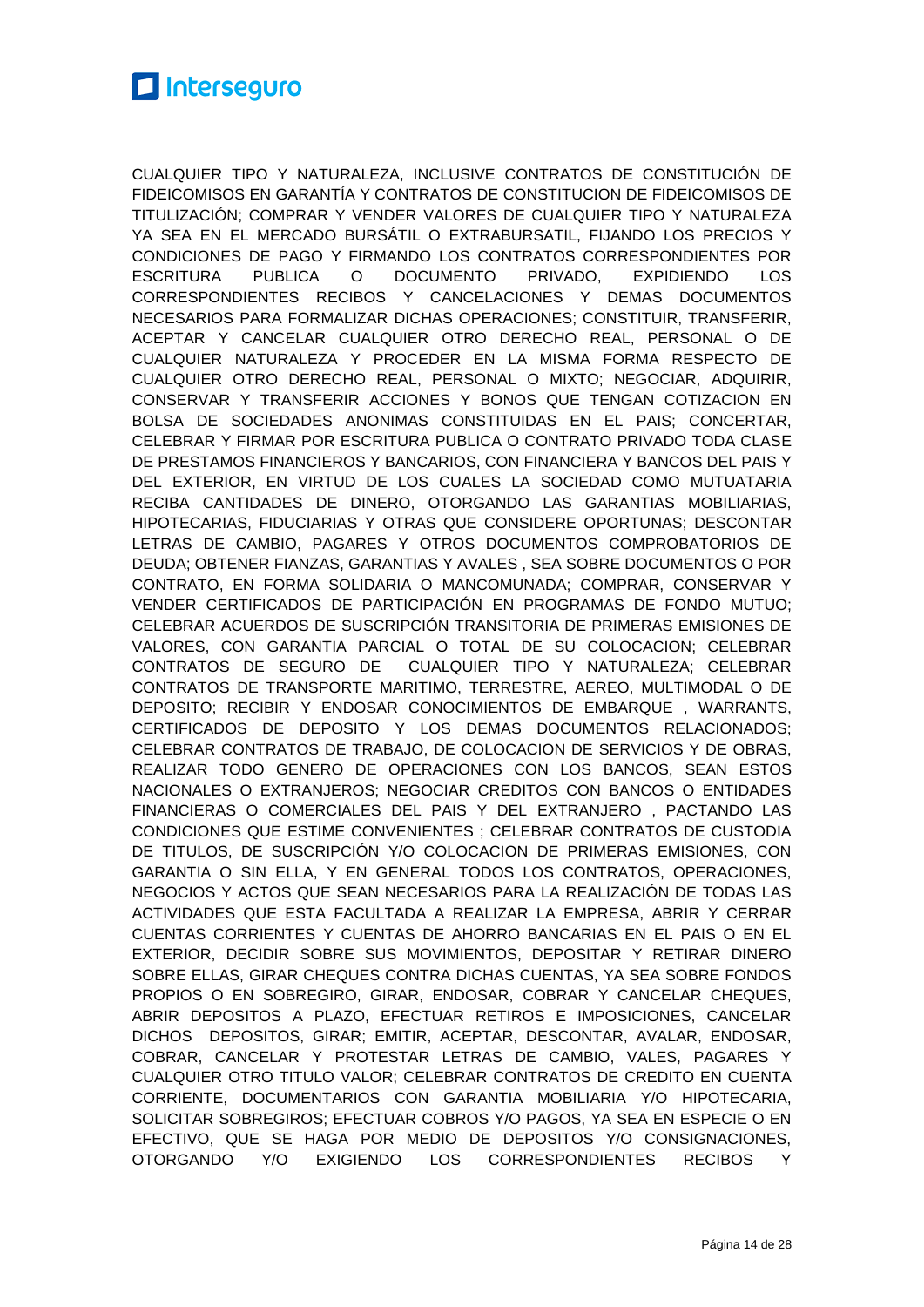

CANCELACIONES; CONTRATAR POLIZAS DE SEGUROS, RENOVARLAS Y ENDOSARLAS, COBRAR LAS CORRESPONDIENTES INDENMINZACIONES EN CASO DE SINIESTRO; RETIRAR SALDOS DE CUENTAS A PLAZO Y EFECTUAR TRANSFERENCIAS DE CUENTAS BANCARIAS; EFECTUAR COBROS PAGOS, GIROS Y TRANSFERENCIAS AL INTERIOR Y EXTERIOR DEL PAIS; CELEBRAR CONTRATOS DE AVANCE EN CUENTA CORRIENTE; ALQUILAR CAJAS DE SEGURIDAD, ABRIRLAS, DEPOSITAR EN ELLAS O RETIRAR DEPOSITOS; CELEBRAR CONTRATOS DE ALQUILER Y/O ARRENDAMIENTO DE BIENES MUEBLES E INMUEBLES, RESCINDIRLOS O RESOLVERLOS, COBRAR LA MERCED CONDUCTIVA CORRESPONDIENTE , OTORGANDO LOS RECIBOS RESPECTIVOS Y , EN GENERAL Y SIN RESERVA NI LIMITACION ALGUNA, PODRA DISPONER LIBREMENTE SOBRE EL REGIMEN ADMINISTRATIVO DE LA SOCIEDAD Y LA MOVILIZACIÓN DE SUS FONDOS, CELEBRAR CONTRATOS DE ARRENDAMIENTO FINANCIERO Y TODO TIPO DE CONTRATOS DE NATURALEZA CIVIL O COMERCIAL, SIN RESERVA NI LIMITACION ALGUNA ASI COMO REALIZAR, CELEBRAR, SUSCRIBIR, PRESENTAR Y ENTREGAR CUALQUIER ACTO, TRANSACCIÓN, DECLARACION, REPRESENTACIÓN DE NATURALEZA CIVIL, COMERCIAL, LABORAL, ADMINISTRATIVA, TRIBUTARIA, CON ARREGLO A LA LEY.

D) DECIDIR SOBRE LA CONTRATACIÓN, CONTRATAR Y SEPARAR AL GERENTE GENERAL, DEMAS GERENTES, APODERADOS, REPRESENTANTES Y CUALQUIER OTRO FUNCIONARIO O EMPLEADO DE LA SOCIEDAD, ASI COMO LA CONTRATACION DE ASESORES; FIJARLES SUS ATRIBUCIONES Y CONFERIRLES LAS FACULTADES QUE ESTIME CONVENIENTE, SEÑALAR SUS OBLIGACIONES Y REMUNERACIONES, OTORGARLES GRATIFICACIONES, SI LO CONSIDERA PROCEDENTE, LIMITAR Y REVOCAR LAS FACULTADES QUE ANTERIORMENTE LES HUBIERA CONFERIDO Y DETERMINAR LAS GARANTIAS QUE ELLOS DEBAN PRESENTAR.

E) DECIDIR LA INICIACIÓN, PROMOCIÓN, CONTINUACIÓN, DESITIMIENTO Y/O TRANSACCIÓN DE LOS PROCEDIMIENTOS JUDICIALES; SOMETER A ARBITRAJE LAS RECLAMACIONES INTERPUESTAS POR LA SOCIEDAD O CONTRA ELLA, ESTIPULANDO LAS CONDICIONES Y FORMA DE ARBITRAJE; OTORGAR PODERES EN NOMBRE DE LA SOCIEDAD, SUSTITUIRLOS Y/O REVOCARLOS; VIGILAR LAS OPERACIONES ADMINISTRATIVAS DE ESTA Y DESEMPEÑAR LAS DEMAS FUCNIONES ENCOMENDADAS EN EL PRESENTE ESTATUTO.

F) CONSTITUIR SOCIEDADES Y/O REPRESENTAR A LA SOCIEDAD ANTE LA ASAMBLEA Y EN LAS JUNTAS GENERALES DE ACCIONISTAS, DE SOCIOS O ASOCIADOS DE AQUELLAS PERSONAS JURIDICAS EN LAS QUE LA SOCIEDAD TENGA PARTICIPACIÓN EN CALIDAD DE ACCIONISTA, SOCIA O ASOCIADA; ASI COMO EN LAS JUNTAS DE MIEMBROS DE LAS ASOCIACIONES , FUNDACIONES O COMITES A LAS QUE PERTENEZCA LA SOCIEDAD EJERCIENDO TODOS LOS DERECHOS Y FACULTADES PROVENIENTES DE LAS ACCIONES Y/O PARTICIPACIONES DE LAS SOCIEDAD QUE REPRESENTE ; SUSTITUIR EL PODER EN UNA TERCERA PERSONA PARA QUE EJERZA DICHA REPRESENTACION.

G) CONVOCAR A JUNTA GENERAL DE ACCIONISTAS EN LA FECHA QUE CORRESPONDA DE ACUERDO CON EL PRESENTE ESTATUTO , Y EJECUTAR LOS ACUERDOS QUE EN ELLA SE ADOPTEN ; PROPONER A LA JUNTA GENERAL LA DISTRIBUCIÓN DE UTILIDADES Y/O BENEFICIOS OBTENIDOS EN CADA EJERCICIO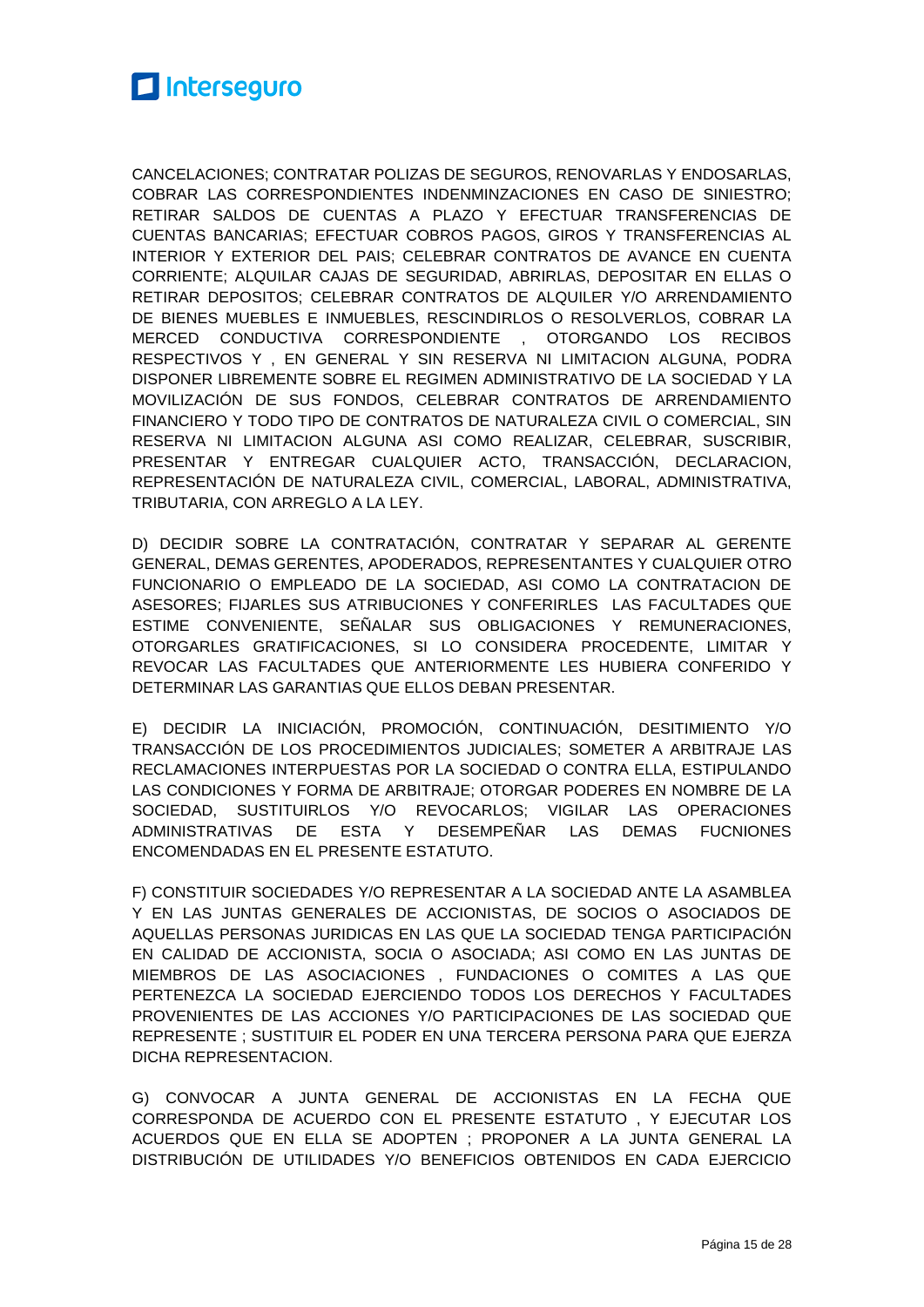

ANUAL; ASI COMO LOS ACUERDOS QUE JUZGUE CONVENIENTES A LOS INTERESES SOCIALES; PRESENTAR A LA JUNTA GENERAL DE ACCIONISTAS, LA MEMORIA, BALANCE Y CUENTAS DE GANANCIAS Y PERDIDAS DE LA COMPAÑÍA, RENDIRLE CUENTAS Y DARLES LAS EXPLICACIONES NECESARIAS O SOLICITADAS SOBRE LAS OPERACIONES EFECTUADAS; EXAMINAR LOS LIBROS DE CONTABILIDAD DE LA COMPAÑÍA ; Y ACORDAR TODAS LAS MEDIDAS CONDUCENTES A LA BUENA MARCHA DE LA SOCIEDAD, DANDO LAS INSTRUCCIONES PERTINENTES AL PRESIDENTE Y AL GERENTE GENERAL

CUANDO LO ESTIME CONVENIENTE A LOS INTERESES DE LA SOCIEDAD O EN AQUELLOS CASOS EN QUE DEBA EFECTUAR LA CONVOCATORIA CONFORME A LA LEY.

H) REPRESENTAR A LA SOCIEDAD EN JUICIOS O PROCEDIMIENTOS DE INSOLVENCIA, REESTRUCTURACIÓN EMPRESARIAL O QUIEBRA, EN JUNTAS DE ACREEDORES SEAN ESTOS PROCESOS JUDICIALES O EXTRAJUDICIALES, CON LAS MÁS AMPLIAS FACULTADES.

I) REPRESENTAR A LA SOCIEDAD CON PLENOS PODERES EN LAS LICITACIONES PUBLICAS Y DE CONCURSOS DE PRECIOS O DE MERITOS QUE SE PROMUEVAN, PUDIENDO ESTRUCTURAR LA PROPUESTA DE LA SOCIEDAD, SUSCRIBIR DICHA PROPUESTA, ASI COMO PARA LOS DOCUMENTOS QUE FUERAN NECESARIOS PRESENTAR EN RELACION CON CADA LICITACION O CONCURSO, OBLIGANDO A LA SOCIEDAD SIN LIMITACION, DE ACUERDO A LAS EXIGENCIAS DE LAS BASES Y LAS DISPOSICIONES QUE SEAN APLICABLES Y EN CASO NECESARIO, HACER USO DE LOS RECURSOS IMPUGNATORIOS QUE PROCEDAN.

J) REPRESENTAR A LA SOCIEDAD EN JUICIO O FUERA DE ÉL ANTE TODA CLASE DE PERSONAS, ENTIDADES, YA SEAN PRIVADAS O PUBLICAS, ANTE CUALQUIER TIPO DE AUTORIDADES DEL GOBIERNO, INCLUYENDO LA COMISION NACIONAL SUPERVISORA DE EMPRESAS Y VALORES, AUTORIDADES JUDICIALES, ADMINISTRATIVAS, POLICIALES, MUNICIPALES , FISCALES, Y ANTE CUALQUIER OTRA; REPRESENTARLA , ASIMISMO EN TODA CLASE DE PROCEOS, SEAN ESTOS CONTENCIOSOS O NO, RELATIVOS A TODA CLASE DE ASUNTOS, SEAN ESTOS ADMINISTRATIVOS, JUDICIALES, POLICIALES, MUNICIPALES, FISCALES O LABORALES, DE NATURALEZA INDIVIDUAL O COLECTIVA; SOSTENER EN JUICIO O FUERA DE ÉL LOS DERECHOS DE LA SOCIEDAD PUDIENDO PARA ELLO INTERPONER DENUNCIAS, DEMANDAS, RECLAMOS, ACCIONES, IMPUGNACIONES, RECURSOS Y ESCRITOS EN LA VIA JUDICIAL Y ADMINISTRATIVA, LOS PROSIGA, CONTINUE Y EJECUTE, YA SEA PARA COBRAR DEUDAS O HACER EFECTIVO CUALQUIER DERECHO DE LA SOCIEDAD O PARA QUE ASUMA LA DEFENSA EN DICHOS PROCESOS; SUSCRIBIR SOLICITUDES O RECURSOS EN GENERAL , DE PROMOVER O DESISTIRSE DE DEMANDAS , RECONVENIR, CONTESTAR DEMANDAS Y RECONVENCIONES, DESISTIRSE DEL PROCESO Y DE LA PRETENSIÓN, ALLANARSE A LA PRETENSIÓN, AUTORIZAR RECONOCIMIENTOS, CONCILIAR, TRANSIGIR JUDICIAL O EXTRAJUDICIALMENTE , RENUNCIAR AL FUERO DEL DOMICILIO Y SOMETER A ARBITRAJE LAS CUESTIONES PENDIENTES O POR PROMOVERSE , SUSTITUIR O DELEGAR LA REPRESENTACIÓN PROCESAL, GOZANDO PARA TALES EFECTOS DE LAS FACULTADES GENERALES DEL MANDATO Y LAS ESPECIALES CONTENIDAS EN LOS ARTICULOS 74 Y 75 DEL CODIGO PROCESAL CIVIL, PUDIENDO SUSTITUIR PARCIAL O TOTALMENTE ESTAS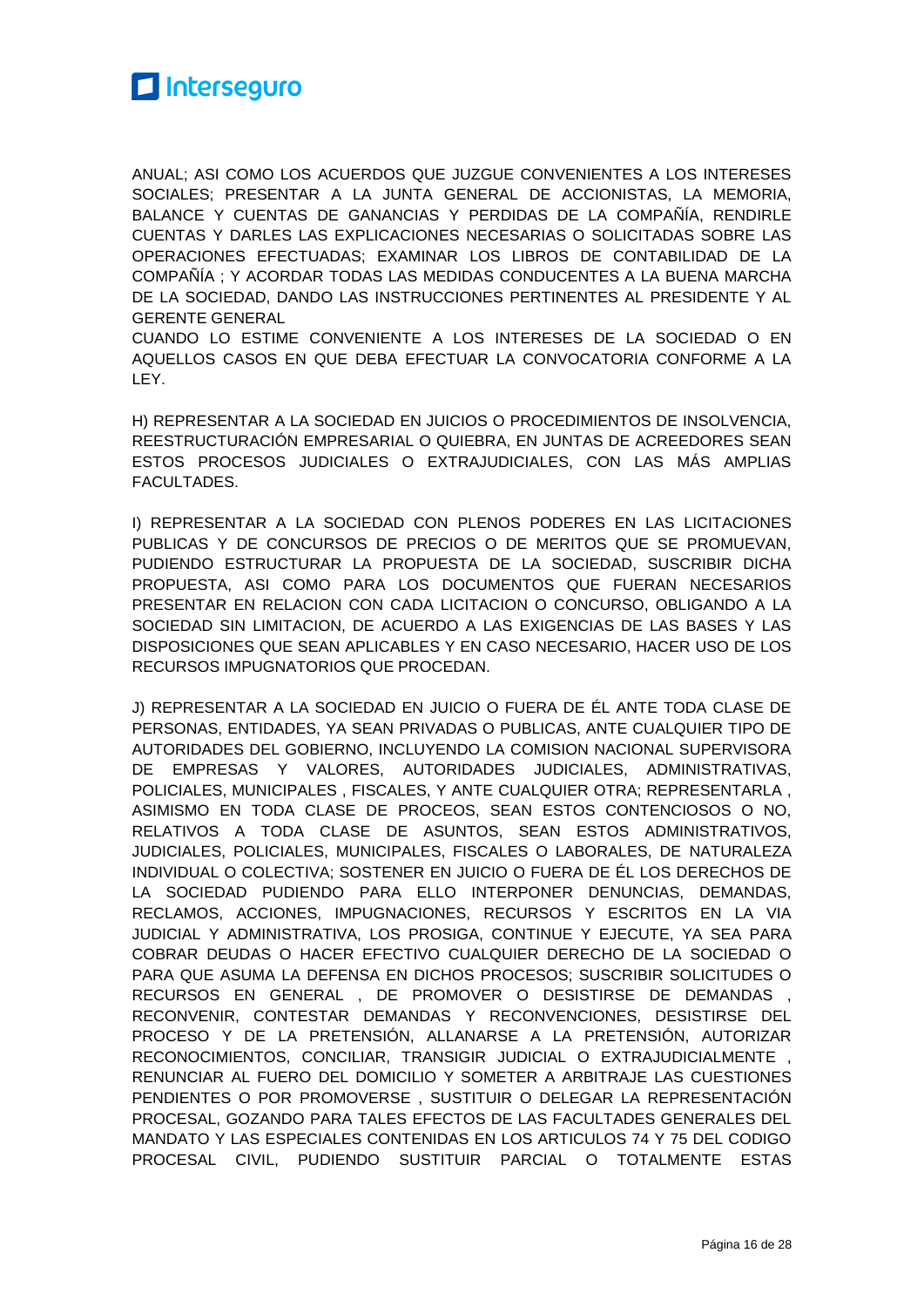

FACULTADES Y DELEGARLAS Y READQUIRIRLAS CUANDO SEA NECESARIO Y/O CONVENIENTE, ENTENDIENDOSE OTORGADA LA REPRESENTACIÓN PROCESAL PARA TODO EL PROCESO, INCLUSO PARA LA EJECUCIÓN DE LA SENTENCIAS Y EL COBRO DE COSTAS Y COSTOS, DEDUCIR EXCEPCIONES, PRESENTAR ESCRITOS Y RECURSOS IMPUGNATIVOS Y RECUSACIONES, ASI COMO INTERVENIR EN TODO TIPO DE DILIGENCIAS Y/O ACTUACIONES JUDICIALES PUDIENDO PRESTAR DECLARACIÓN DE PARTE, CONFESIÓN, DECLARACIÓN TESTIMONIAL, OFRECER PRUEBAS, OFRECER CONTRACAUTELA, YA SEA DE NATURALEZA REAL O PERSONAL, CONSIDERANDO DENTRO DE ESTA ULTIMA LA CAUCION JURATORIA, SUSCRIBIR LAS ACTAS DE CONCILIACIÓN CUANDO FUERA NECESIARIO, TRANSIGIR JUDICIAL O EXTRAJUDICIALMENTE, PEDIR EMBARGO BAJO CUALQUIER MODALIDAD SEÑALADA EN EL CODIGO PROCESAL CIVIL PARA LOGRAR EL COBRO DE ACREENCIAS, INCLUSO EJECUTANDO A LOS OBLIGADOS FUERA DE PROCESO O EN EJECUCIÓN DE LOS AUTOS DE PAGO O SENTENCIAS.

K) EN LO LABORAL, TENDRA PODER ESPECIAL PARA REPRESENTAR A LA SOCIEDAD ANTE LA AUTORIDAD ADMINISTRATIVA DE TRABAJO COMPETENTE, CON LAS FACULTADES GENERALES DEL MANDATO Y LAS ESPECIALES QUE EXIGE LA NORMATIVA VIGENTE, EN ESPECIAL LAS FACULTADES ESTABLECIDAS POR LA LEY N° 29497, NUEVA LEY PROCESAL DEL TRABAJO, Y SUS NORMAS DEROGATORIAS Y/O MODIFICATORIAS; ASIMISMO, GOZARÁN DE TODAS LAS FACULTADES DE REPRESENTACIÓN PUDIENDO EJERCER TODOS LOS ACTOS PROCESALES Y DE DERECHO SIN LIMITACION NI RESTRICCIÓN ALGUNA DE CONFORMIDAD CON LA LEY N° 29497, NUEVA LEY PROCESAL DEL TRABAJO, Y SUS NORMAS DEROGATORIAS Y/O MODIFICATORIAS.

L) INICIAR Y PROSEGUIR PROCEDIMIENTOS ADMINISTRATIVOS RELATIVOS A LOS DERECHOS DE PROPIEDAD INDUSTRIAL, PARA EL REGISTRO DE LICENCIAS DE USO, NOMBRES COMERCIALES, MARCAS DE FABRICA Y DE SERVICIO, PATENTES, DISEÑOS INDUSTRIALES, LOGOTIPOS, Y LEMAS COMERCIALES; SOLICITAR LA RENOVACIÓN O EXTENSIÓN DE DICHOS ELEMENTOS DE PROPIEDAD INDUSTRIAL; INTERPONER O CONTESTAR OPOSICIONES AL USO O A SOLICITUDES DE REGISTRO RELATIVOS A TALES DERECHOS POR TERCEROS, E INICIAR, CONTESTAR Y PROSEGUIR PROCEDIMIENTOS DE DENUNCIAS POR COMPETENCIA DESLEAL, FORMULAR APELACIONES O DESISTIMIENTOS.

M) CONSTITUIR COMITES CONFORMADOS POR DETERMINADOS MIEMBROS DEL DIRECTORIO, A LOS QUE PODRAN TAMBIEN ASISTIR MIEMBROS DE LA GERENCIA, FUNCIONARIOS Y ASESORES DE LA SOCIEDAD. EL DIRECTORIO PODRA DELEGAR EN DICHOS COMITES DETERMINADAS FUNCIONES QUE NO SEAN PRIVATIVAS DEL DIRECTORIO Y CONFORME LO EXIJA LA NORMATIVIDAD VIGENTE.

N) CELEBRAR CUALQUIER CONTRATO O REALIZAR CUALQUIER NEGOCIO, INCLUYENDO PERO SIN ESTAR LIMITADO, A LA CELEBRACIÓN DE CONTRATOS DE LOCACION DE SERVICIOS, CON CUALQUIER ACCIONISTA DE LA SOCIEDAD O CON ALGUNA SUBSIDIARIA O AFILIADA DE AQUEL, O CON CUALQUIER DIRECTOR, FUNCIONARIO O EMPLEADO DE LA SOCIEDAD O DE CUALQUIER SUBSIDIARIA O AFILIADA DE AQUELLA, PARA ESTAS OPERACIONES SE DEBERÁ TENER EN CUENTA LA POLÍTICA DE CONFLICTO DE INTERESES APROBADA POR LA SOCIEDAD.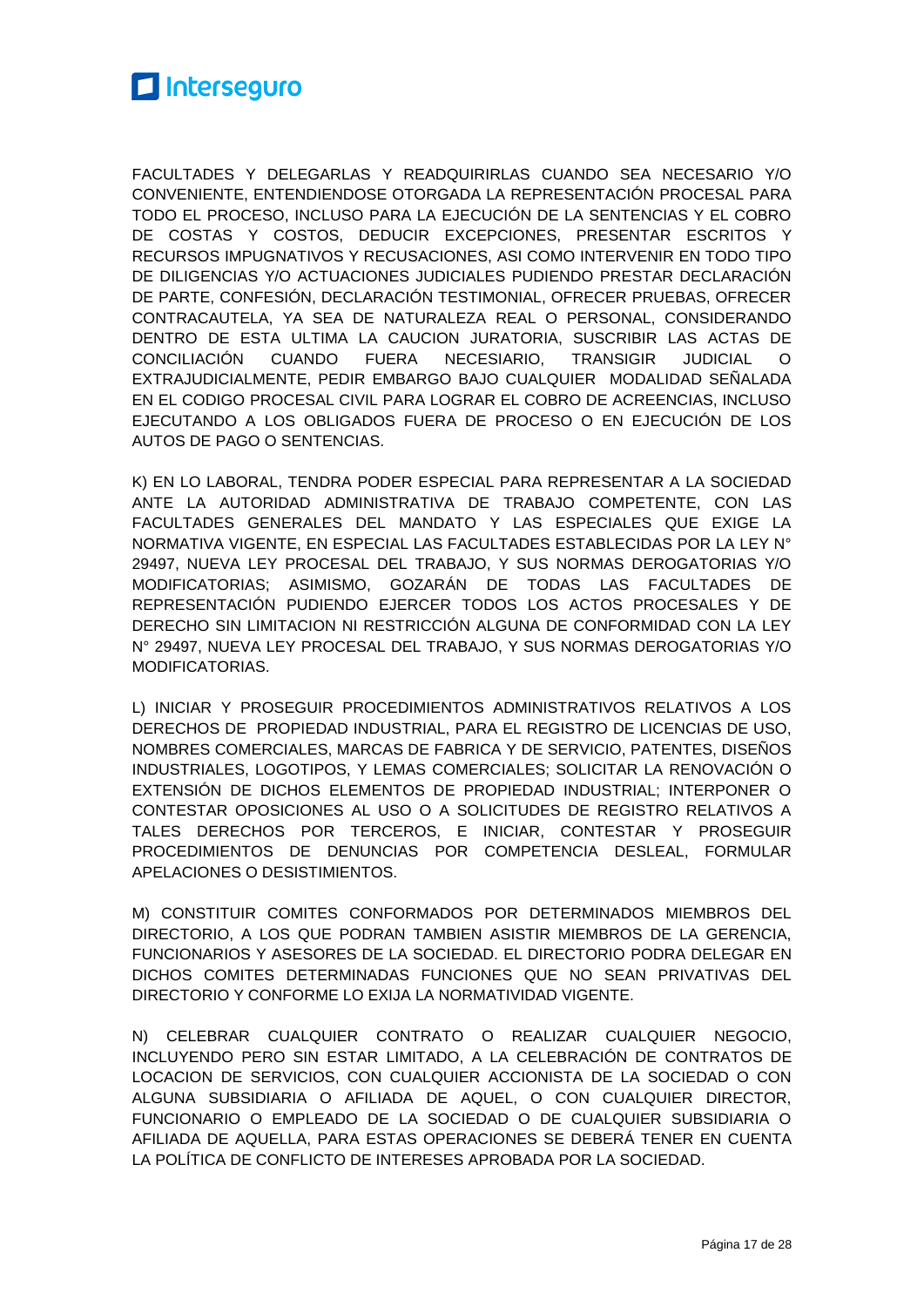

#### **ARTICULO VIGESIMO OCTAVO:**

LOS DIRECTORES SON SOLIDARIAMENTE RESPONSABLES PARA CON LA SOCIEDAD: A) DE LA REALIDAD DE LAS APORTACIONES HECHAS DURANTE SU PERIODO. B) DE LA EFECTIVIDAD DE LAS UTILIDADES CONSIGNADAS EN EL BALANCE. C) DE LA EXISTENCIA Y REGULARIDAD DE LOS LIBROS QUE ORDENE LA LEY. D) DEL CUMPLIMIENTO DE LOS ACUERDOS DE LA JUNTA GENERAL.

TAMBIEN SERAN SOLIDARIAMENTE RESPONSABLES CON LOS DIRECTORES QUE LOS HAYAN PRECEDIDO POR LAS IRREGULARIDADES QUE ESTOS HUBIESEN COMETIDO, SI CONOCIENDOLAS NO LAS DENUNCIARON POR ESCRITO A LA JUNTA GENERAL. EN CUALQUIER CASO ESTARAN EXENTOS DE RESPONSABILIDAD LOS DIRECTORES QUE HUBIESEN SALVADO SU VOTO EN LOS ACUERDOS QUE CAUSARON DAÑO, PUDIENDO DEJAR CONSTANCIA EN LA PROPIA ACTA O MEDIANTE CARTA NOTARIAL.

SIN PERJUICIO DE LO ANTERIOR, A LOS DIRECTORES TAMBIÉN LES SON EXIGIBLES LAS RESPONSABILIDADES ESTABLECIDAS EN LAS NORMAS SOCIETARIAS Y REGULATORIAS, EN ESPECIAL LA RESOLUCIÓN SBS N° 272-2017. REGLAMENTO DE GOBIERNO CORPORATIVO Y DE LA GESTIÓN INTEGRAL DE RIESGOS Y SUS RESPECTIVAS MODIFICATORIAS Y/O DEROGATORIAS.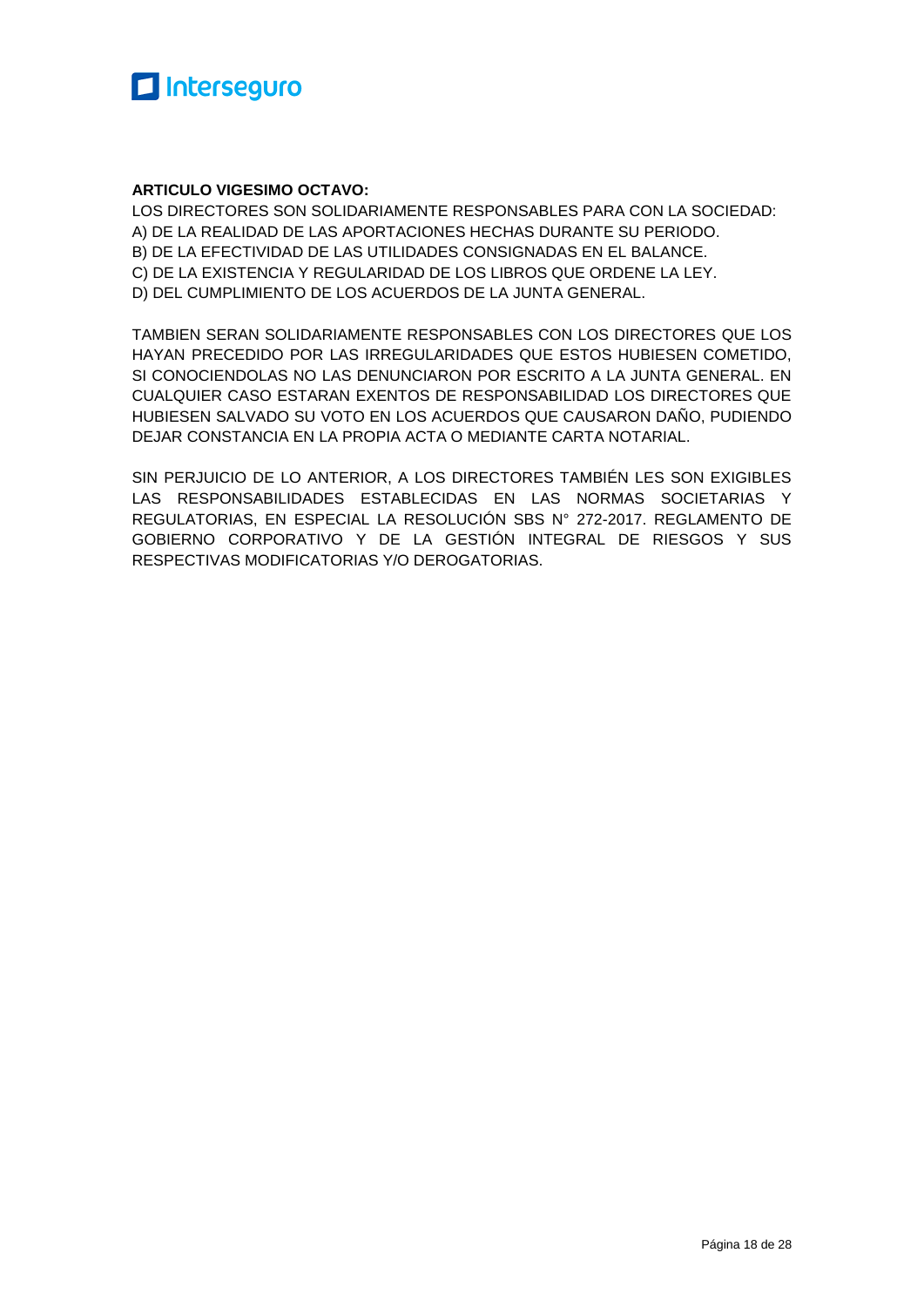#### **TITULO SEXTO: LA GERENCIA:**

#### **ARTICULO VIGESIMO NOVENO:**

LA GERENCIA DE LA SOCIEDAD SE COMPONE DEL GERENTE GENERAL Y LOS DEMAS GERENTES DE PRIMER NIVEL QUE SEAN NOMBRADOS POR EL DIRECTORIO O LA JUNTA GENERAL DE ACCIONISTAS, QUIENES EJERCERAN EL CARGO POR TIEMPO INDEFINIDO. EL GERENTE GENERAL ES EL EJECUTOR DE TODAS LAS DISPOSICIONES DEL DIRECTORIO Y TIENE LA REPRESENTACIÓN JURIDICA, COMERCIAL, PROCESAL Y ADMINISTRATIVA DE LA SOCIEDAD. EL CARGO DE GERENTE GENERAL ES COMPATIBLE CON EL DE DIRECTOR.

#### **ARTICULO TRIGÉSIMO:**

EL GERENTE GENERAL TENDRA EL CARÁCTER QUE EL ARTICULO 185 DE LA LEY GENERAL DE SOCIEDADES ASIGNA AL GERENTE Y ESTARA SUJETO A LO DISPUESTO EN LOS ARTICULOS 187 Y SIGUIENTES DE LA MISMA LEY.

EL GERENTE GENERAL Y LOS GERENTES DE PRIMER NIVEL DEBERÁN CUMPLIR CON LOS REQUISITOS ESTABLECIDOS POR LAS NORMAS REGULATORIAS, EN ESPECIAL POR LA LEY N° 26702, LEY GENERAL DEL SISTEMA FINANCIERO Y DEL SISTEMA DE SEGUROS Y ORGANICA DE LA SUPERINTENDENCIA DE BANCA Y SEGUROS, Y POR LA RESOLUCIÓN SBS N° 272-2017, REGLAMENTO DE GOBIERNO CORPORATIVO Y DE LA GESTIÓN INTEGRAL DE RIESGOS.

#### **ARTICULO TRIGESIMO PRIMERO:**

LAS PRINCIPALES ATRIBUCIONES DEL GERENTE GENERAL SON:

A. EJECUTAR LOS ACUERDOS DEL DIRECTORIO CON RESPECTO A LOS NEGOCIOS Y EL DESARROLLO DE LA SOCIEDAD, QUE ESTOS DISPONGAN Y, EN ESPECIAL, EJECUTAR EL PRESUPUESTO DE INGRESOS Y GASTOS APROBADOS. ASIMISMO, EJERCERA LA DIRECCION ADMINISTRATIVA, OPERATIVA Y FINANCIERA DE LA SOCIEDAD, ACORDE CON LAS FACULTADES OTORGADAS POR EL DIRECTORIO Y LAS LEYES Y NORMAS QUE REGULAN A LA SOCIEDAD.

B. ORGANIZAR EL REGIMEN INTERNO DE LA SOCIEDAD, ESPECIALMENTE ORGANIZAR Y DIRIGIR LAS OFICINAS, FÁBRICAS, INSTALACIONES, DEPÓSITOS Y ALMACENES DE LA SOCIEDAD, ESTABLECIENDO LOS MEDIOS MÁS ADECUADOS Y EFICACES PARA QUE CUMPLAN SUS FINALIDADES; CUIDAR QUE LA CONTABILIDAD ESTÉ AL DIA. INSPECCIONAR LOS LIBROS DOCUMENTOS Y OPERACIONES DE LA OFICINA Y DICTAR LAS DISPOSICIONES PARA EL FUNCIONAMIENTO DE LA MISMA.

C. CELEBRAR TODA CLASE DE CONTRATOS, COMPRAR, VENDER, OTORGAR PROMESAS DE COMPRA Y VENTA, DE BIENES INMUEBLES, EQUIPOS, VEHÍCULOS O CUALQUIER BIEN MUEBLE DE PROPIEDAD DE LA SOCIEDAD;, PUDIENDO CONSTITUIR GARANTIAS MOBILIARIAS DE CUALQUIER NATURALEZA , ASI COMO CONSTITUIR HIPOTECA SOBRE LOS BIENES DE LA SOCIEDAD, YA SEA CONFORME A LAS LEYES COMUNES O SEGÚN LEYES ESPECIALES; CELEBRAR CONTRATOS DE CONSTITUCION DE FIDEICOMISOS DE CUALQUIER TIPO Y NATURALEZA, INCLUSIVE CONTRATOS DE CONSTITUCIÓN DE FIDEICOMISOS EN GARANTÍA Y CONTRATOS DE CONSTITUCION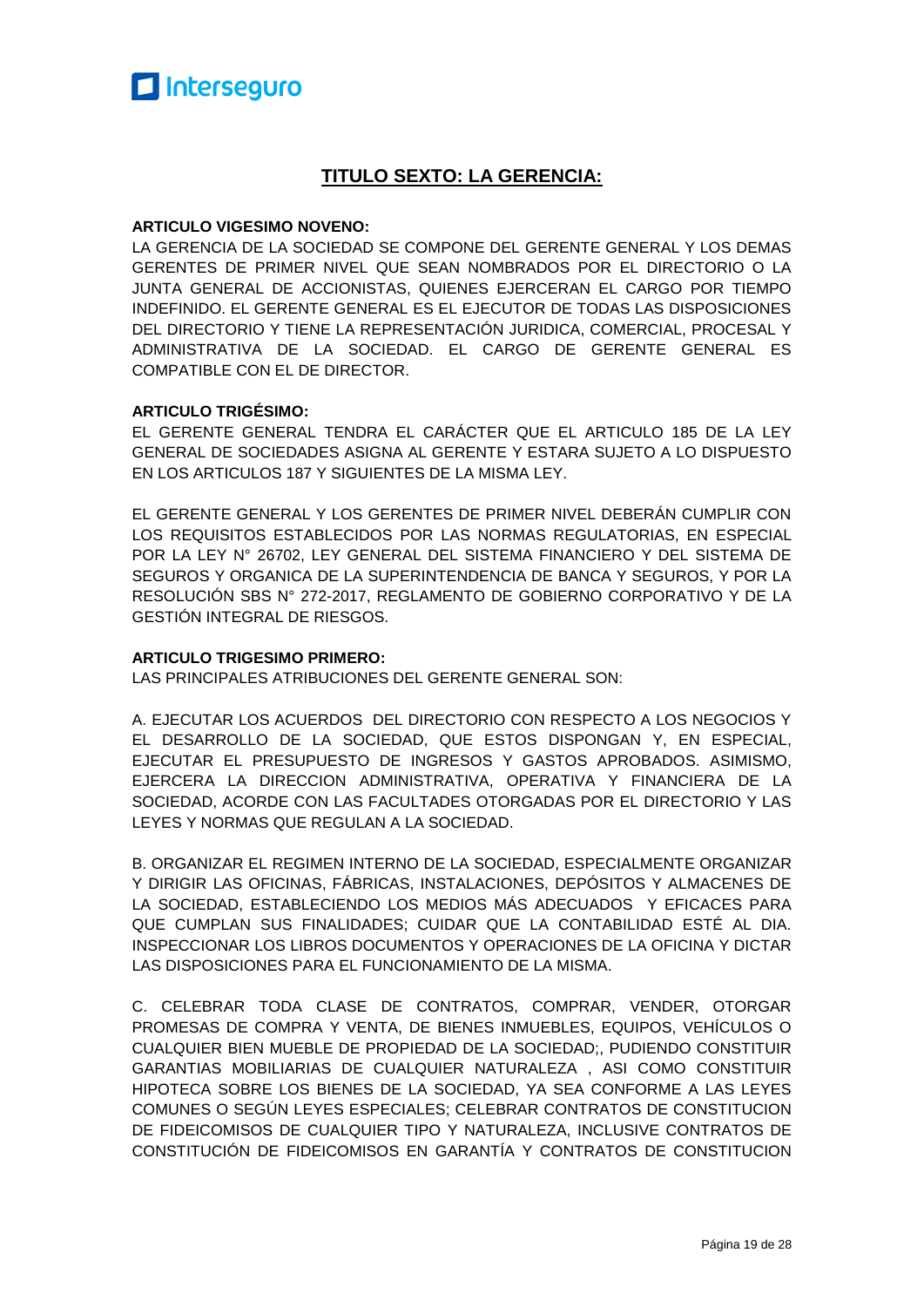DE FIDEICOMISOS DE TITULIZACIÓN; COMPRAR Y VENDER VALORES DE CUALQUIER TIPO DE NATURALEZA YA SEA EN EL MERCADO BURSÁTIL O EXTRABURSATIL, FIJANDO LOS PRECIOS Y CONDICIONES DE PAGO Y FIRMANDO LOS CONTRATOS CORRESPONDIENTES POR ESCRITURA PUBLICA O DOCUMENTO PRIVADO, EXPIDIENDO LOS CORRESPONDIENTES RECIBOS Y CANCELACIONES Y DEMAS DOCUMENTOS NECESARIOS PARA FORMALIZAR DICHAS OPERACIONES; NEGOCIAR, ADQUIRIR, CONSERVAR Y TRANFERIR ACCIONES Y BONOS QUE TENGAN COTIZACION EN BOLSA DE SOCIEDADES ANÓNIMAS CONSTITUIDAS EN EL PAÍS; CONCERTAR , CELEBRAR Y FIRMAR POR ESCRITURA PÚBLICA O CONTRATO PRIVADO TODA CLASE DE PRESTAMOS FINANCIEROS Y BANCARIOS , CON FINANCIERAS Y BANCOS DEL PASI EXTERIOR, EN VIRTUD DE LOS CUALES LA SOCIEDAD COMO MUTUATARIA RECIBA CANTIDADES DE DINERO; DESCONTAR LETRAS DE CAMBIO, PAGARES Y OTROS DOCUMENTOS COMPROBATORIOS DE DEUDA; COMPRAR; CONSERVAR Y VENDER CERTIFICADOS DE PARTICIPACIÓN EN PROGRAMAS DE FONDO MUTUO; CELEBRAR ACUERDOS DE SUSCRIPCIÓN TRANSITORIA DE PRIMERAS EMISIONES DE VALORES, CON GARANTIA PARCIAL O TOTAL DE SU COLOCACION; CELEBRAR CONTRATOS DE SEGURO DE CUALQUIER TIPO Y NATURALEZA; CELEBRAR CONTRATOS DE TRANSPORTE MARITIMO, TERRESTRE, AEREO, MULTIMODAL O DE DEPOSITO, RECIBIR Y ENDOSAR CONOCIMIENTOS DE EMBRAQUE, WARRANTS, CERTIFICADOS DE DEPOSITO Y LOS DEMAS DOCUMENTOS RELACIONADOS; CELEBRAR CONTRATOS DE TRABAJO, DE LOCACION DE SERVICIOS Y DE OBRA, REALIZAR TODO GENERO DE OPERACIONES CON LOS BANCOS, SEAN ESTOS NACIONALES O EXTRANJEROS; NEGOCIAR CREDITOS CON BANCOS O ENTIDADES FINANCIERAS O COMERCIALES DEL PAIS Y DEL EXTRANJERO, PACTANDO LAS CONDICIONES QUE ESTIME CONVENIENTES, OTORGANDO LAS GARANTIAS MOBILIARIAS, HIPOTECARIAS, FIDUCIARIAS Y OTRAS QUE CONSIDERE OPORTUNAS; CELEBRAR CONTRATOS DE CUSTODIA DE TITULOS; DE SUSCRIPCIÓN Y/O COLOCACION DE PRIMERAS EMISIONES, CON GARANTIA O SIN ELLA, Y EN GENERAL TODOS LOS CONTRATOS, OPERACIONES, NEGOCIOS Y ACTOS QUE SEAN NECESARIOS PARA LA REALIZACIÓN DE TODAS LAS ACTIVIDADES QUE ESTA FACULTADA A REALIZAR EN LA EMPRESA; ABRIR Y CERRAR CUENTAS CORRIENTES Y CUENTAS DE AHORRO BANCARIAS EN EL PAIS O EN EL EXTERIOR, DECIDIR SOBRE SU MOVIMIENTOS DEPOSITAR Y RETIRAR DINERO SOBRE ELLAS, GIRAR CHEQUES CONTRA DICHAS CUENTAS, YA SEA SOBRE FONDOS PROPIOS O EN SOBREGIRO, GIRAR, ENDOSAR, COBRAR Y CANCELAR CHEQUES, ABRIR DEPOSITOS A PLAZO, EFECTUAR RETIROS E IMPOSICIONES, CANCELAR DICHOS DEPOSITOS; GIRAR, EMITIR, ACEPTAR, DESCONTAR, ENDOSAR, COBRAR, CANCELAR Y PROTESTAR LETRAS DE CAMBIO, VALES, PAGARES Y CUALQUIER OTRO TITULO O VALOR; CELEBRAR CONTRATOS DE CREDITO EN CUENTA CORRIENTE, DOCUMENTARIOS, SOLICITAR SOBREGIROS; EFECTUAR COBROS Y/O PAGOS, YA SEA EN ESPECIE O EN EFECTIVO, QUE SE HAGA POR MEDIO DE DEPOSITOS Y/O CONSIGNACIONES, OTORGANDO Y/O EXIGIENDO LOS CORRESPONDIENTES RECIBOS Y CANCELACIONES; CONTRATAR POLIZAS DE SEGUROS RENOVARLAS Y ENDOSARLAS, COBRAR LAS CORRESPONDIENTES INDEMNIZACIONES EN CASO DE SINIESTRO; RETIRAR SALDOS DE CUENTAS A PLAZO Y EFECTUAR TRANFERENCIAS DE CUENTAS BANCARIAS; EFECTUAR COBROS PAGOS; GIROS Y TRANSFERENCIAS AL INTERIOR Y EXTERIOR DEL PAIS; CELEBRAR CONTRATOS DE AVANCE EN CUENTA CORRIENTE; ALQUILAR CAJAS DE SEGURIDAD, ABRIRLAS, DEPOSITAR EN ELLAS O RETIRAR DEPOSITOS; CELEBRAR CONTRATOS DE ALQUILER Y/O ARRENDAMIENTO DE BIENES MUEBLES E INMUEBLES, RESCINDIRLOS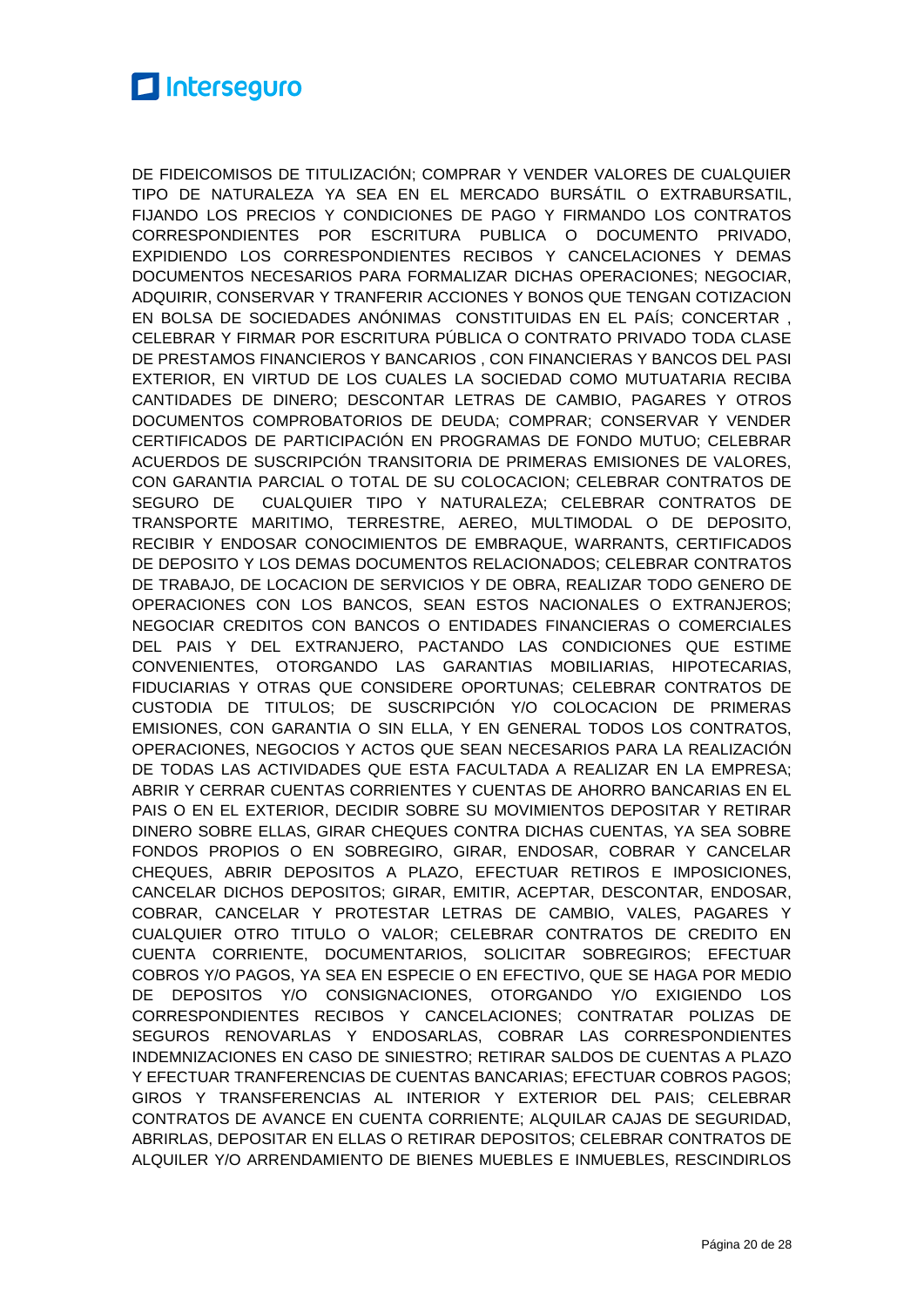

O RESOLVERLOS, COBRAR LA RENTA CORRESPONDIENTE, OTORGANDO LOS RECIBOS RESPECTIVOS Y, EN GENERAL Y SIN RESERVA NI LIMITACION ALGUNA, PODRA DISPONER LIBREMENTE SOBRE EL REGIMEN ADMINISTRATIVO DE LA SOCIEDAD Y LA MOVILIZACIÓN DE SUS FONDOS, CELEBRAR CONTRATOS DE ARRENDAMIENTO FINANCIERO Y TODO TIPO DE CONTRATOS DE NATURALEZA CIVIL O COMERCIAL; SIN RESERVA NI LIMITACION ALGUNA, ASI COMO REALIZAR, CELEBRAR, SUSCRIBIR, PRESENTAR Y ENTREGAR CUALQUIER ACTO, TRANSACCIÓN, DECLARACION, PRESENTACION DE NATURALEZA CIVIL, COMERCIAL, LABORAL, ADMINISTRATIVA TRIBUTARIA CON ARREGLO A LEY.

D. DAR CUENTA EN LAS SESIONES DEL DIRECTORIO DE LA MARCHA DE LOS NEGOCIOS DE LA SOCIEDAD.

E. CONSTITUIR SOCIEDADES Y/O REPRENSENTAR ANTE LA ASAMBLEA Y EN LAS JUNTAS GENERALES DE ACCIONISTAS, DE SOCIOS O ASOCIADOS DE AQUELLAS PERSONAS JURIDICAS EN LAS QUE LA SOCIEDAD TENGA PARTICIPACIÓN EN CALIDAD DE ACCIONISTA, SOCIA O ASOCIADA; ASI COMO EN LAS JUNTAS DE MIEMBROS DE LAS ASOCIACIONES, FUNDACIONES O COMITES A LAS QUE PERTENEZCA LA SOCIEDAD EJERCIENDO TODOS LOS DERECHOS Y FACULTADES PROVENIENTES DE LAS ACCIONES Y/O PARTICIPACIONES DE LA SOCIEDAD QUE REPRESENTE; SUSTITUIR EL PODER EN UNA TERCERA PERSONA PARA QUE EJERZA DICHA REPRESENTACIÓN.

F. DIRIGIR LA CONTABILIDAD Y PREPARAR LOS ESTADOS FINACIEROS Y LA MEMORIA ANUAL DE LA SOCIEDAD PARA PRESENTARLOS AL DIRECTORIO. ASIMISMO DIRIGIR LAS ACTIVIDADES DE RECOPILACIÓN, ANALISIS DE INTERPRETACIÓN DE LA INFORMACIÓN ESTADISTICA SOBRE LOS ASPECTOS ECONÓMICOS Y FINANCIEROS DE LAS ACTIVIDADES DE LA SOCIEDAD, LOS MERCADOS DE CAPITALIZACION Y COLOCACION CON EL FIN DE APRECIAR LA SITUACIÓN DE LA SOCIEDAD EN EL SISTEMA.

G. VIGILAR EL CUMPLIMIENTO DE LAS FUNCIONES Y TAREAS SEÑALADAS A TODO EL PERSONAL. LLEVAR LOS LIBROS DE ACTAS DE JUNTAS GENERALES DE ACCIONISTAS Y DE DIRECTORIO, ASI COMO LA MATRICULA DE ACCIONES.

H. SUSCRIBIR LA CORRESPONDENCIA DE LA SOCIEDAD Y RECIBIR AQUELLA QUE SEA DIRIGIDA A LA EMPRESA.

I. REPRESENTAR A LA SOCIEDAD EN JUICIO O FUERA DE ÉL ANTE TODA CLASE DE PERSONAS, ENTIDADES, YA SEAN PRIVADAS O PUBLICAS, ANTE CUALQUIER TIPO DE ENTIDADES DEL GOBIERNO, INCLUYENDO LA SUPERINTENDENCIA DE BANCA, SEGUROS, Y AFP, LA SUPERINTENDENCIA DE MERCADO DE VALORES, AUTORIDADES JUDICIALES, POLICIALES, ADMINISTRATIVAS, MUNICIPALES, FISCALES, LABORALES, COLECTIVAS O INDIVIDUALES Y CUALQUIER OTRA, REPRESENTARLA, ASIMISMO EN TODA CLASE DE PROCESOS, SEAN ESTOS CONTENCIOSOS O NO, RELATIVOS A TODA CLASE DE ASUNTOS, SEAN ESTOS ADMINISTRATIVOS, JUDICIALES, POLICIALES, MUNICIPALES, FISCALES O LABORALES, DE NATURALEZA INDIVIDUAL O COLECTIVA; SOSTENER EN JUICIO FUERA DE EL LOS DERECHOS DE LA SOCIEDAD, PUDIENDO PARA ELLO INTERPONER DENUNCIAS, RECLAMOS, ACCIONES, IMPUGNACIONES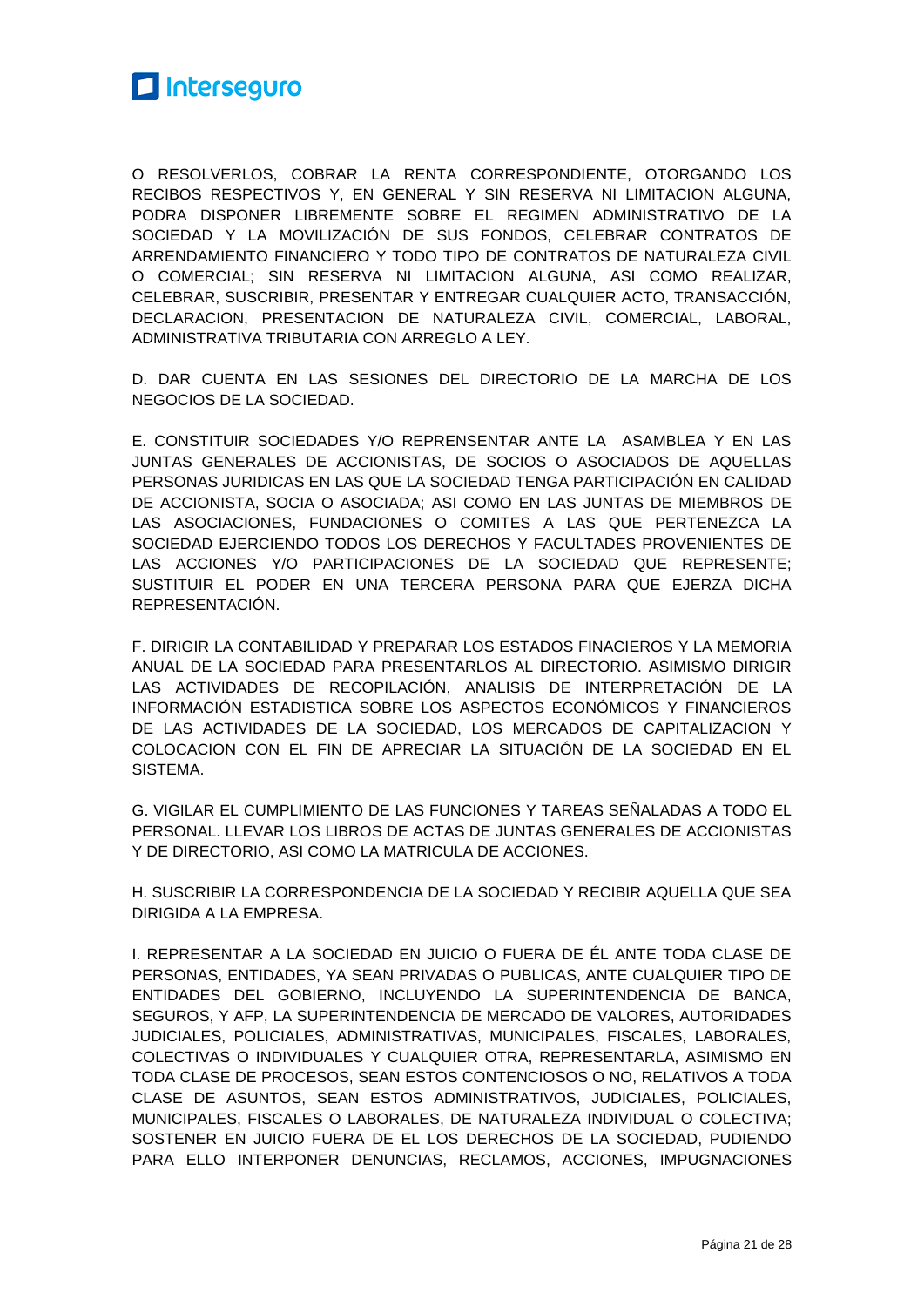

RECURSOS Y ESCRITOS EN LA VIA JUDICIAL Y ADMINISTRATIVA, LOS PROSIGA CONTINUE Y EJECUTE, YA SEA PARA COBRAR DEUDAS O PARA HACER EFECTIVO CUALQUIER DERECHO DE LA SOCIEDAD O PARA QUE ASUMA LA DEFENSA EN DICHOS PROCEDIMIENTOS; SUSCRIBIR SOLICITUDES, ESCRITOS O RECURSOS EN GENERAL, DE PROMOVER O DESISTIRSE DE DEMANDAS, RECONVENIR, CONTESTAR DEMANDAS, Y RECONVENCIONES, CONVENIR CON ELLAS, DESISTIRSE DEL PROCESO DE LA PRETENSIÓN, ALLANARSE A LA PRETENSIÓN, AUTORIZAR RECONOCIMIENTOS, CONCILIAR, TRANSIGIR JUDICIAL O EXTRAJUDICIALMENTE, RENUNCIAR AL FUERO DEL DOMICILIO Y SOMETER A ARBITRAJE LAS CUSTIONES PENDIENTES O POR PROMOVERSE, SUSTITUIR PARCIAL O TOTALMENTE O DELEGAR LA REPRESENTACION PROCESAL Y PARA LOS DEMAS ACTOS QUE EXPRESE LA LEY, GOZANDO PARA TALES EFECTOS DE LAS FACULTADES GENERALES DEL MANDATO Y LAS ESPECIALES CONTENIDAS EN LOS ARTICULOS 74 Y 75 DEL CODIGO PROCESAL CIVIL.

J. EN LO LABORAL, TENDRA PODER ESPECIAL PARA REPRESENTAR A LA SOCIEDAD ANTE LA AUTORIDAD ADMINISTRATIVA DE TRABAJO COMPETENTE, CON LAS FACULTADES GENERALES DEL MANDATO Y LAS ESPECIALES QUE EXIGE LA NORMATIVA VIGENTE, EN ESPECIAL LAS FACULTADES ESTABLECIDAS POR LA LEY N° 29497, NUEVA LEY PROCESAL DEL TRABAJO,Y SUS NORMAS DEROGATORIAS Y/O MODIFICATORIAS; ASIMISMO, GOZARÁN DE TODAS LAS FACULTADES DE REPRESENTACIÓN PUDIENDO EJERCER TODOS LOS ACTOS PROCESALES Y DE DERECHO SIN LIMITACION NI RESTRICCIÓN ALGUNA DE CONFORMIDAD CON LA LEY N° 29497, NUEVA LEY PROCESAL DEL TRABAJO, Y SUS NORMAS DEROGATORIAS Y/O MODIFICATORIAS. ASIMISMO, SE LE CONFIERE LAS FACULTADES PARA SUSCRIBIR CONTRATOS DE PRACTICAS PRE-PROFESIONALES, APRENDIZAJE Y DEMAS CONTRATOS DE TABAJO A QUE SE REFIERE EL D.S. Nº 003-97-TR, TEXTO ÚNICO ORDENADO DEL D. LEG. Nº 728, LEY DE PRODUCTIVIDAD Y COMPETITIVIDAD LABORAL Y TODAS LAS DEMAS FACULTADES LEGALES DE CARÁCTER LABORAL CONTENIDAS EN LAS DISPOSICIONES LEGALES VIGENTES, ESTANDO FACULTADO PARA SUSTITUIR TOTAL O PARCIALMENTE LAS ATRIBUCIONES ANTES SEÑALADAS, DELEGARLAS Y READQUIRILAS EN AQUELLOS CASOS EN QUE LO CONSIDERE NECESARIO Y/O CONVENIENTE, OTORGANDOLE LA REPRESENTACIÓN PROCESAL PARA TODO EL PROCESO, INCLUYENDO LA REPRESENTACION PARA LOS ACTOS RELACIONADOS CON LA EJECUCIÓN DE LA SENTENCIA Y LA COBRANZA DE LOS GASTOS Y COSTAS DEL PROCESO.

K. INICIAR Y PROSEGUIR PROCEDIMIENTOS ADMINISTRATIVOS RELATIVOS A LOS DERECHOS DE PROPIEDAD INDUSTRIAL, PARA EL REGISTRO DE LICENCIAS DE USO, NOMBRES COMERCIALES, MARCAS DE FABRICA Y DE SERVICIO, PATENTES, DISEÑOS INDUSTRIALES, LOGOTIPOS, Y LEMAS COMERCIALES, SOLICITAR LA RENOVACIÓN O EXTENSIÓN DE DICHOS ELEMENTOS DE PROPIEDAD INDUSTRIAL, INTERPONER O CONTESTAR OPOSICIONES AL USO O A SOLICITUDES DE REGISTRO RELATIVOS A TALES DERECHOS POR TERCEROS, E INICIAR, CONTESTAR Y PROSEGUIR PROCEDIMIENTOS DE DENUNCIAR POR COMPETENCIA DESLEAL, FORMULAR APELACIONES Y DESITIMIENTOS.

LAS ATRIBUCIONES ANTES REFERIDAS SERAN EJERCIDAS POR EL GERENTE GENERAL, EN FORMA INDIVIDUAL Y A SOLA FIRMA, SALVO LAS FACULTADES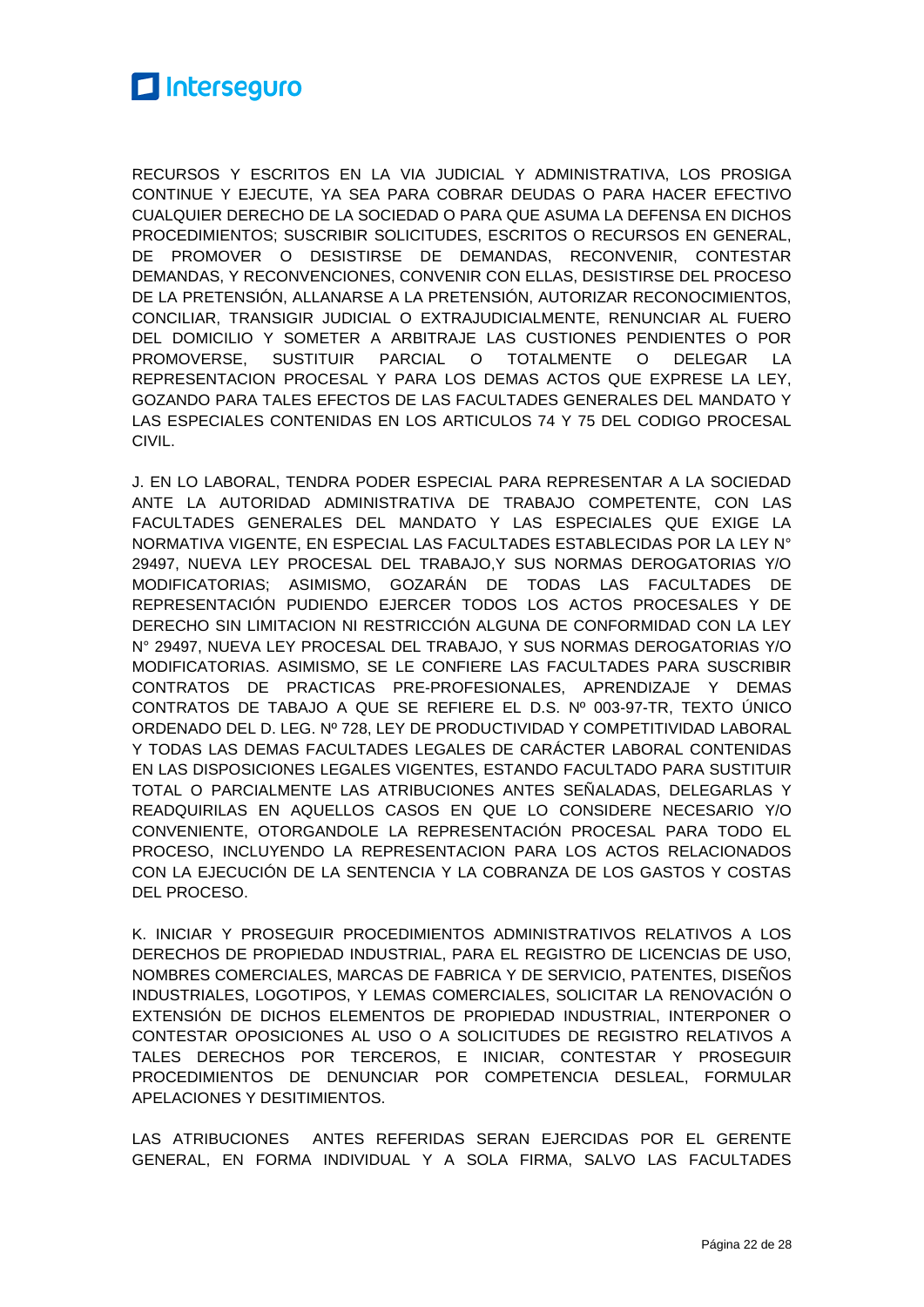

CONFERIDAS POR EL ACÁPITE. C) DEL PRESENTE ARTICULO LAS MISMAS DEBERAN SER EJERCIDAS CONJUNTAMENTE CON CUALQUIER MIEMBRO DEL DIRECTORIO A UNO O MÁS APODERADOS QUE DESIGNE EL DIRECTORIO, O CONFORME LO ESTABLEZCA EL RÉGIMEN DE PODERES DE LA SOCIEDAD. EL GERENTE GENERAL SERA SOLIDARIAMENTE RESPONSABLE CON LOS MIEMBROS DEL DIRECTORIO CUANDO PARTICIPE EN ACTOS QUE DIEREN LUGAR A LA RESPONSABILIDAD DE ESTOS, O CUANDO CONOCIENDO LA EXISTENCIA DE ESTOS NO INFORMASE DE ELLOS AL DIRECTORIO O A LA JUNTA GENERAL DE ACCIONISTAS.

#### **ARTICULO TRIGESIMO SEGUNDO:**

EL GERENTE GENERAL RESPONDE ANTE LA SOCIEDAD, LOS ACCIONISTAS Y TERCEROS, POR LOS DAÑOS Y PERJUICIOS QUE OCASIONE POR INCUMPLIMIENTO DE SUS OBLIGACIONES, DOLO, ABUSO DE FACULTADES Y NEGLIGENCIA GRAVE. EL GERENTE GENERAL ES PARTICULARMENTE RESPONSABLE POR:

1- LA EXISTENCIA, REGULARIDAD Y VERACIDAD DE LOS SITEMAS DE CONTABILIDAD, LOS LIBROS QUE LA LEY ORDENA LLEVAR A LA SOCIEDAD Y LOS DEMAS LIBROS REGISTROS QUE DEBE LLEVAR UN ORDENADO COMERCIANTE.

2- EL ESTABLECIMIENTO Y MANTENIMIENTO DE UNA ESTRUCTURA DE CONTROL INTERNO DISEÑADA PARA PROVEER UNA SEGURIDAD RAZONABLE DE QUE LOS ACTIVOS DE LA SOCIEDAD ESTEN PROTEGIDOS CONTRA USO NO AUTORIZADO Y QUE TODAS LAS OPERACIONES SON EFECTUADAS DE ACUERDO CON AUTORIZACIONES ESTABLECIDAS Y SON REGISTRADAS APROPIADAMENTE;

3 -LA VERACIDAD DE LAS INFORMACIONES QUE PROPORCIONE AL DIRECTORIO Y LA JUNTA GENERAL

4- EL OCULTAMIENTO DE LAS IRREGULARIDADES QUE OBSERVE EN LAS ACTIVIDADES DE LA SOCIEDAD

5- LA CONSERVACIÓN DE LOS FONDOS SOCIALES A NOMBRE DE LA SOCIEDAD.

6-EL EMPLEO DE LOS RECURSOS SOCIALES EN NEGOCIOS DISTINTOS DEL OBJETO DE LA SOCIEDAD.

7- LA VERACIDAD DE LAS CONSTANCIAS Y CERTIFICACIONES QUE EXPIDA RESPECTO DEL CONTENIDO DE LOS LIBROS Y REGISTROS DE LA SOCIEDAD.

8- DAR CUMPLIMIENTO EN LA FORMA Y OPORTUNIDADES QUE SEÑALA LA LEY GENERAL DE SOCIEDADES A LO DISPUESTO EN LOS ARTICULOS 130 Y 124 DE DICHA LEY.

9- EL CUMPLIMIENTO DE LA LEY; EL ESTATUTO Y LOS ACUERDOS DE LA JUNTA GENERAL Y DEL DIRECTORIO.

10- LAS DEMÁS RESPONSABILIDADES ESTABLECIDAS POR LAS NORMAS SOCIETARIAS Y REGULATORIAS, EN ESPECIAL AQUELLAS ESTABLECIDAS POR LA RESOLUCIÓN SBS N° 272-2017, REGLAMENTO DE GOBIERNO CORPORATIVO Y DE LA GESTIÓN INTEGRAL DE RIESGOS.

#### **ARTICULO TRIGESIMO TERCERO:**

EL GERENTE GENERAL DEBERA INFORMAR AL DIRECTORIO EN FORMA MENSUAL SOBRE LA MARCHA DE LA SOCIEDAD COMPARATIVAMENTE CON EL PERIODO MENSUAL PRECEDENTE Y CON LAS METAS PREVISTAS PARA EL RESPECTIVO PERIODO. IGUALMENTE DEBERA PONER EN CONOCIMIENTO DEL DIRECTORIO, BAJO RESPONSABILIDAD, TODA COMUNICACIÓN RELEVANTE RECIBIDA DE LA SUPERINTENDENCIA DE BANCA, SEGUROS Y AFP, ASI COMO INSPECCIONES O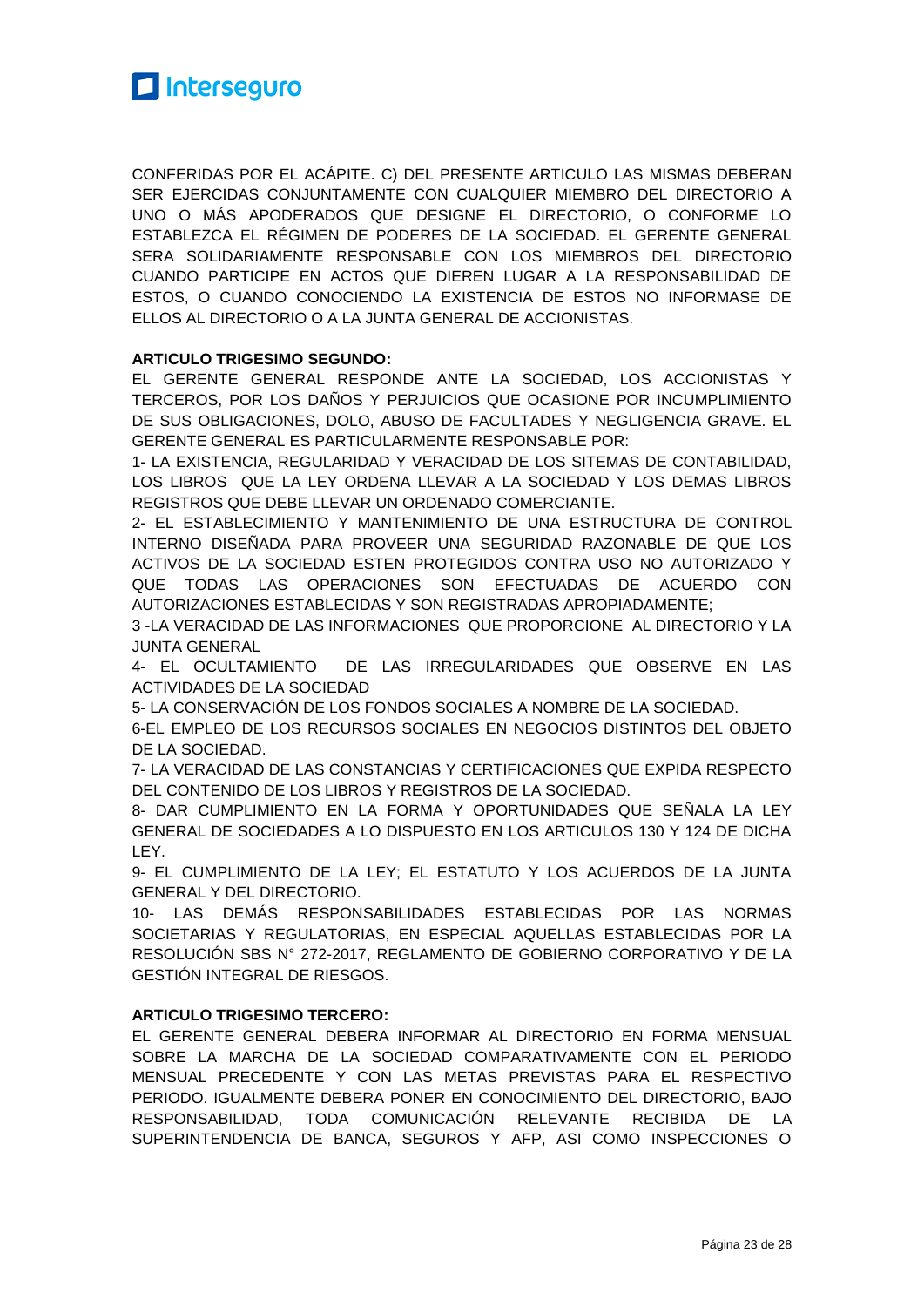

INVESTIGACIONES PRACTICADAS EN LA SOCIEDAD O QUE CONTENGAN RECOMENDACIONES SOBRE SUS NEGOCIOS .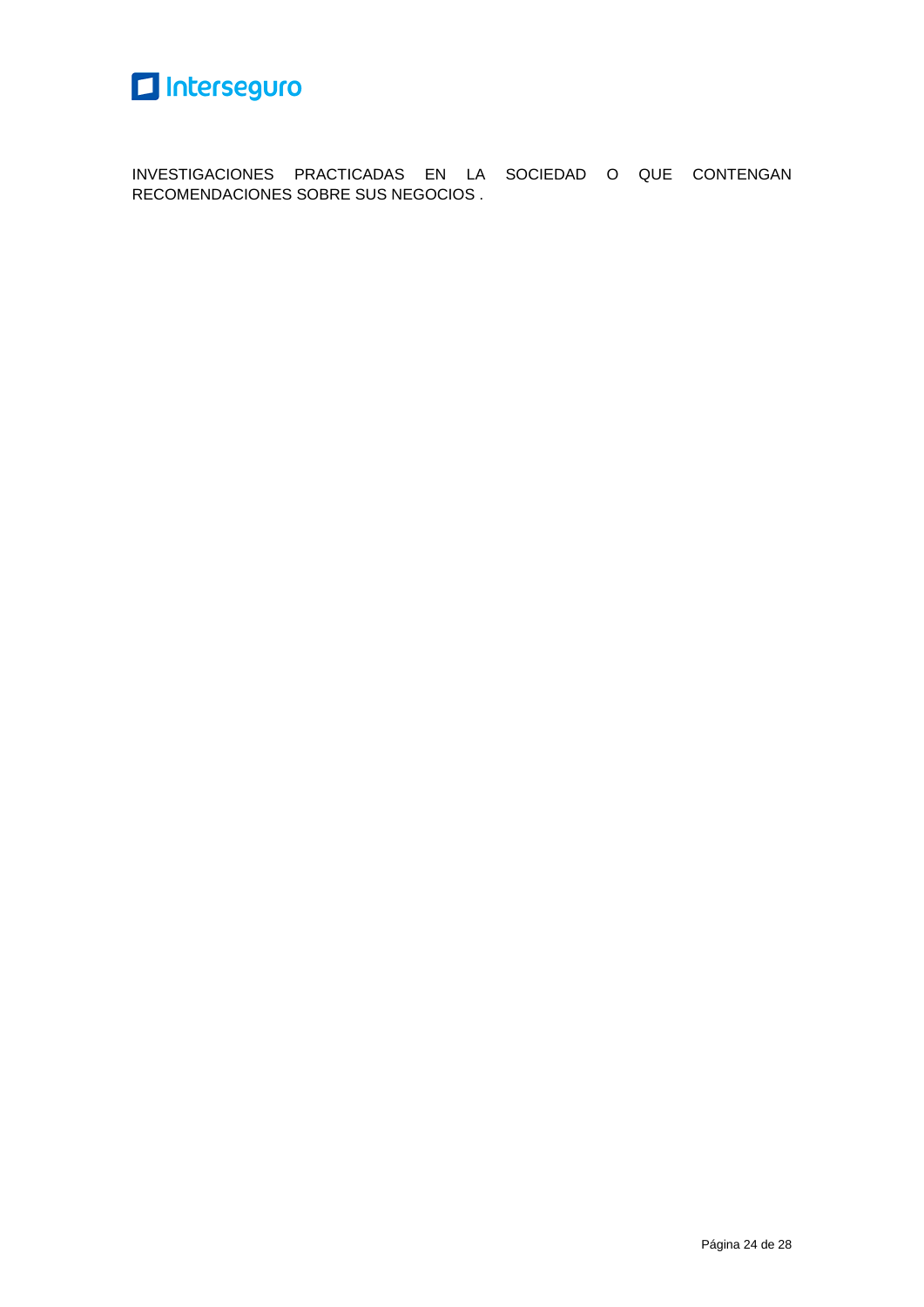#### **TITULO SETIMO: AUDITORES**

#### **ARTICULO TRIGESIMO CUARTO:**

LA JUNTA GENERAL DE ACCIONISTAS NOMBRARA CADA AÑO AUDITORES EXTERNOS, QUE DEBEN SER CONTADORES PUBLICOS COLEGIADOS, PERO PUEDE DELEGAR ESTE NOMBRAMIENTO AL DIRECTORIO. LOS AUDITORES EXTERNOS DEBEN DIRIGIR SU DICTAMEN A LOS ACCIONISTAS. ASIMISMO, LA SOCIEDAD CONTARA CON AUDITORIA INTERNA, QUE CUMPLIRA UN PLAN ANUAL APROBADO POR EL DIRECTORIO EN FUNCION DEL CUAL PREPARARA REPORTES MENSUALES QUE, SUSCRITOS POR EL PRESIDENTE DEL DIRECTORIO, SERAN REMITIDOS A LA SUPERINTENDENCIA DE BANCA, SEGUROS Y AFP.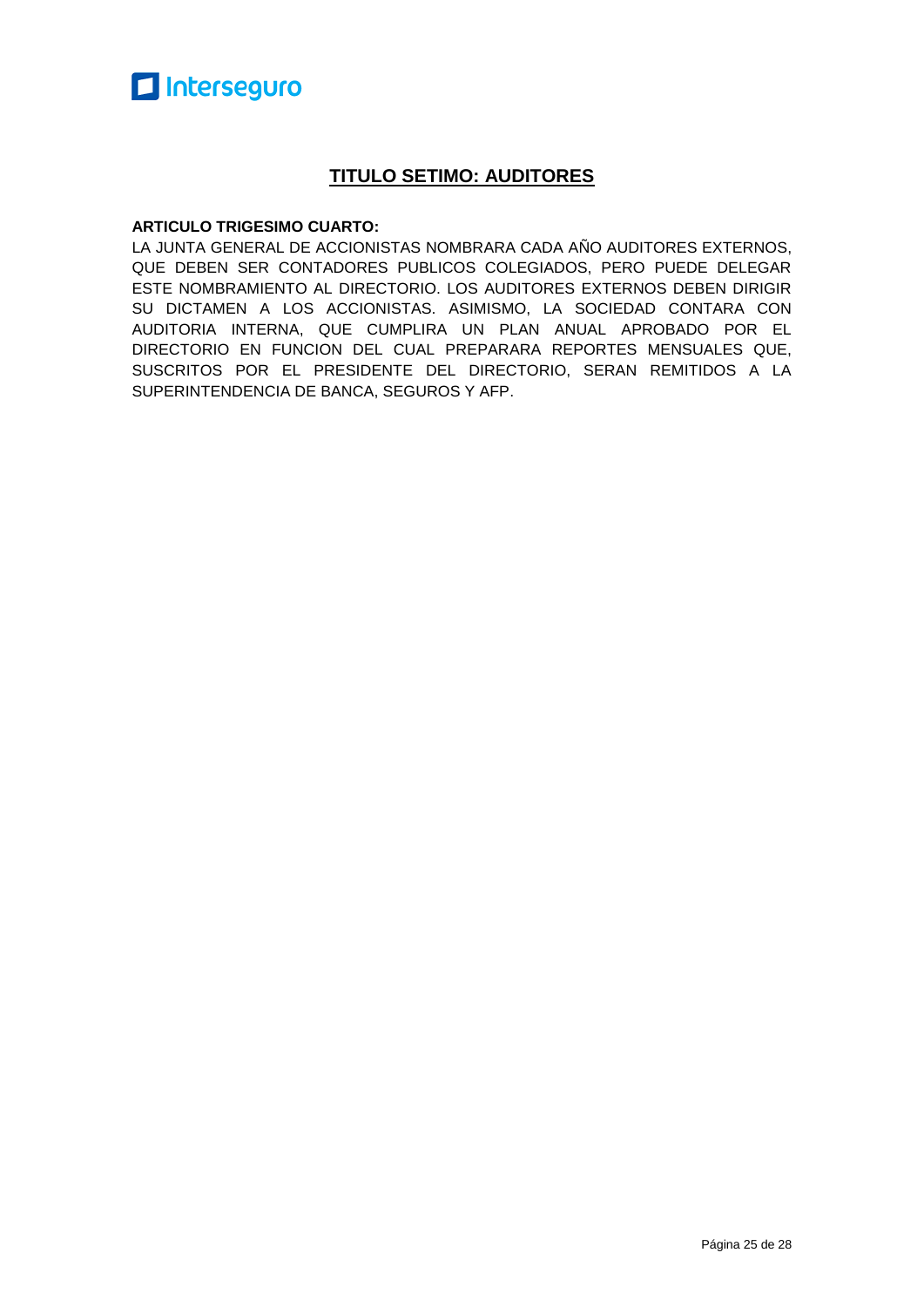#### **TITULO OCTAVO: BALANCES, MEMORIA, DISTRIBUCIÓN Y UTILIDADES**

#### **ARTICULO TRIGESIMO QUINTO:**

EL DIRECTORIO FORMULARA LOS ESTADOS FINANCIEROS DE LA SOCIEDAD AL TREINTIUNO DE DICIEMBRE DEL AÑO ANTERIOR, DE ACUERDO CON LO QUE SOBRE EL PARTICULAR ESTABLECE LA LEY GENERAL DE SOCIEDADES Y EL PLAN CONTABLE GENERAL, ASI COMO UNA PROPUESTA DE APLICACIÓN DE UTILIDADES.

ESTOS DOCUMENTOS SERAN SOMETIDOS A LA APROBACIÓN DE LA JUNTA GENERAL DE ACCIONISTAS. ASIMISMO, DICHA INFORMACIÓN FINANCIERA AUDITADA ELABORADA DE CONFORMIDAD CON LO ESTABLECIDO POR LA LEGISLACIÓN VIGENTE EN MATERIA DE COMPAÑIAS DE SEGUROS, DEBERA SER PRESENTADA A LA SUPERINTENDENCIA DE BANCA, SEGUROS Y AFP, DENTRO DE LOS PLAZOS QUE ESTA DETERMINE. EL BALANCE SERA FIRMADO POR EL CONTADOR Y REFRENDADO POR EL PRESIDENTE DEL DIRECTORIO O EL GERENTE GENERAL.

#### **ARTICULO TRIGESIMO SEXTO:**

DENTRO DEL MISMO PLAZO SEÑALADO EN EL ARTICULO ANTERIOR, EL DIRECTORIO ELABORARA LA MEMORIA DEL EJERCICIO Y UNA PROPUESTA DE APLICACIÓN DE UTILIDADES, DOCUMENTOS QUE, CONJUNTAMENTE CON EL BALANCE GENERAL, LA CUENTA DE GANACIAS Y PERDIDAS Y EL INFORME DE LOS AUDITORES EXTERNOS SON SOMETIDOS A LA APROBACIÓN DE LA JUNTA GENERAL DE ACCIONISTAS.

#### **TITULO NOVENO**: **ARBITRAJE**

#### **ARTICULO TRIGESIMO SETIMO:**

TODAS LAS CONTROVERSIAS, DERIVADAS O RELACIONADAS CON LA INTERPRETACIÓN, CUMPLIMIENTO Y/O EJECUCIÓN DEL PRESENTE ESTATUTO Y/O DE LA VALIDEZ O EFICACIA DE LOS ACUERDOS QUE ADOPTEN LOS DIVERSOS ÓRGANOS DE LA SOCIEDAD QUE SURJAN ENTRE LA SOCIEDAD Y ACCIONISTAS Y/O ENTRE ESTOS ÚLTIMOS, Y/O ENTRE ACCIONISTAS Y DIRECTORES O MIEMBROS DE CUALQUIER ÓRGANO DE GOBIERNO CORPORATIVO, Y/O ENTRE ESTOS ÚLTIMOS, Y/O ENTRE DIRECTORES O MIEMBROS DE CUALQUIER ÓRGANO DE GOBIERNO CORPORATIVO Y LA SOCIEDAD, SERÁN RESUELTAS DE FORMA DEFINITIVA POR UN ÁRBITRO ÚNICO MEDIANTE ARBITRAJE DE ACUERDO CON EL REGLAMENTO DE ARBITRAJE (EN ADELANTE, EL REGLAMENTO DE ARBITRAJE) DEL CENTRO NACIONAL E INTERNACIONAL DE ARBITRAJE DE LA CÁMARA DE COMERCIO DE LIMA (EN ADELANTE, EL CENTRO), A CUYAS NORMAS, ADMINISTRACIÓN Y DECISIÓN SE SOMETEN LAS PARTES EN FORMA INCONDICIONAL, DECLARANDO CONOCERLAS Y ACEPTARLAS EN SU INTEGRIDAD.

EL ARBITRAJE SERÁ DE DERECHO, EL IDIOMA SERÁ EL CASTELLANO Y SE DESARROLLARÁ EN LA CIUDAD DE LIMA, PERÚ, Y SE SUJETARÁ A LAS REGLAS ESTABLECIDAS EN EL REGLAMENTO DE ARBITRAJE Y LA LEY GENERAL DE ARBITRAJE O NORMA QUE LO MODIFIQUE, ESTANDO EL ÁRBITRO AUTORIZADO A ESTABLECER LAS REGLAS COMPLEMENTARIAS DEL PROCESO. EN CASO LA LEY GENERAL DE ARBITRAJE FUERA DEROGADA, EL PROCESO ARBITRAL SE SOMETERÁ A LAS REGLAS QUE A TAL FIN SE ESTABLEZCAN EL CENTRO.

LA PARTE QUE DESEE INICIAR UN ARBITRAJE PRESENTARÁ ANTE EL CENTRO UNA SOLICITUD DE ARBITRAJE CON LOS REQUISITOS ESTABLECIDOS EN EL REGLAMENTO DE ARBITRAJE O NORMA QUE LO SUSTITUYA. DENTRO DE LOS DIEZ DÍAS HÁBILES SIGUIENTES DE NOTIFICADA LA SOLICITUD DE ARBITRAJE, LA PARTE CONTRA QUIEN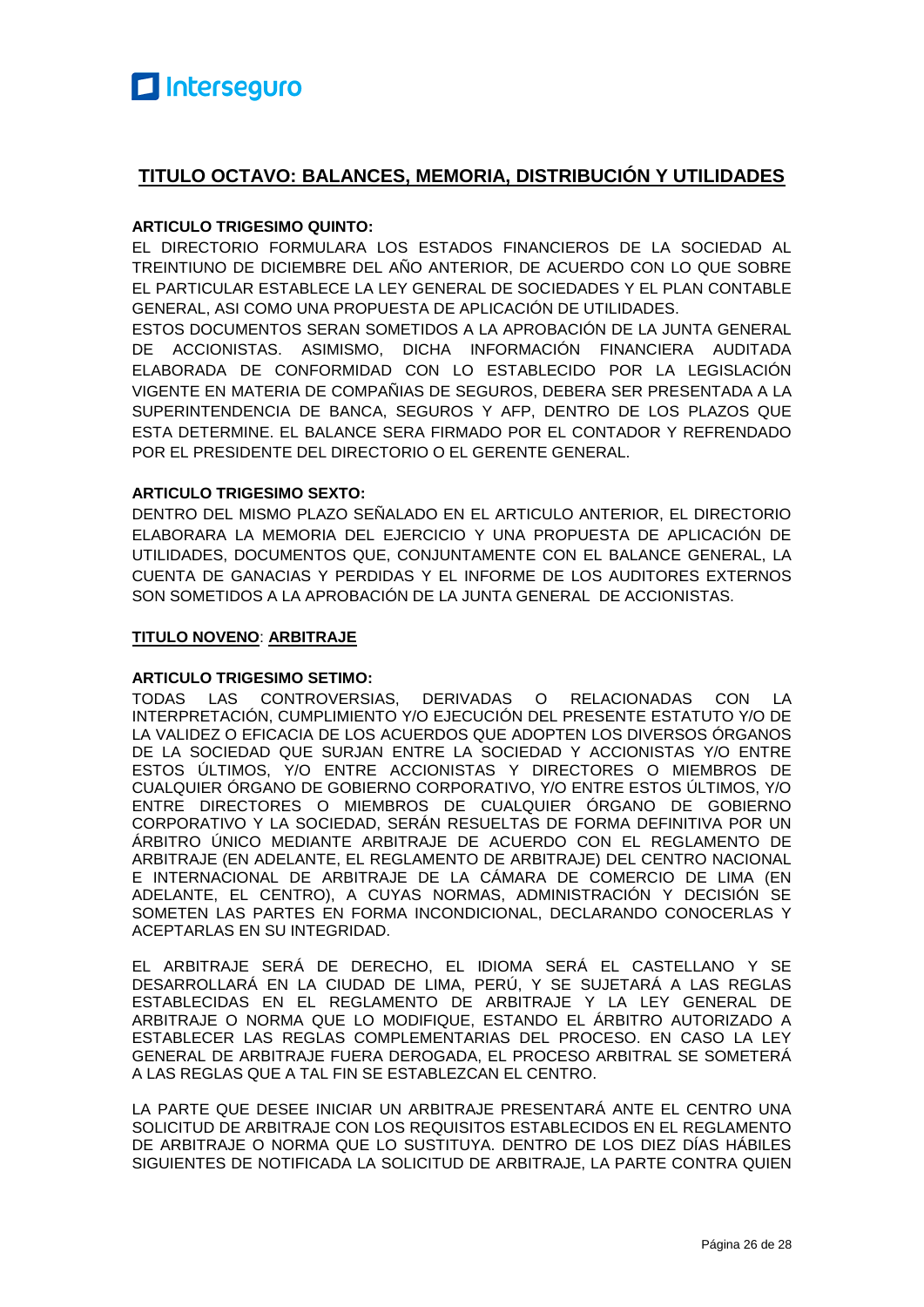

SE DIRIGE DICHA SOLICITUD DEBERÁ PRESENTAR UNA RESPUESTA, CON LOS REQUISITOS ESTABLECIDOS EN EL REGLAMENTO O NORMA QUE LO SUSTITUYA.

LAS PARTES DEBERÁN PONERSE DE ACUERDO SOBRE LA DESIGNACIÓN DEL ÁRBITRO ÚNICO DENTRO DEL PLAZO DE DIEZ DÍAS DE NOTIFICADOS POR EL CENTRO A TAL EFECTO. A FALTA DE ACUERDO, SERÁ EL CONSEJO SUPERIOR DE ARBITRAJE DEL CENTRO EL QUE REALICE TAL DESIGNACIÓN.

PARA TODOS LOS DEMÁS CASOS EN LOS QUE EL PRESENTE CONVENIO ARBITRAL NO SEA APLICABLE, LAS PARTES SE SOMETEN A LA COMPETENCIA DE LOS JUECES Y TRIBUNALES DEL DISTRITO JUDICIAL DE LIMA (LIMA CERCADO).